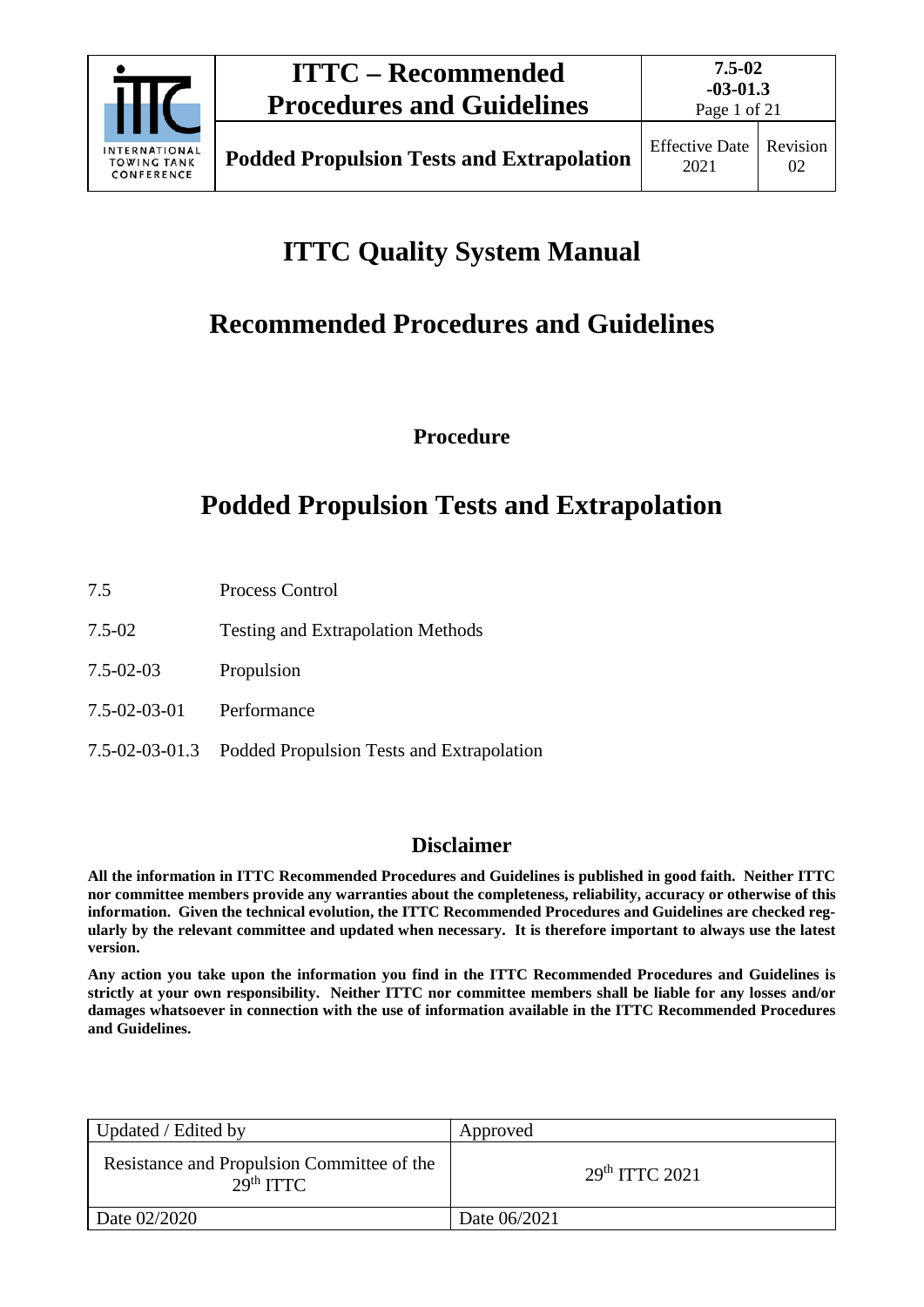

# **ITTC – Recommended Procedures and Guidelines**

Page 2 of 21

**Podded Propulsion Tests and Extrapolation** Effective Date

# **Table of Contents**

|    |       | 1. PURPOSE OF PROCEDURES 3         |
|----|-------|------------------------------------|
| 2. |       | <b>DESCRIPTION OF PROCEDURES 3</b> |
|    |       | 2.1 Propeller open water test. 3   |
|    | 2.1.1 | Test objectives3                   |
|    |       |                                    |
|    |       |                                    |
|    |       |                                    |
|    | 2.2.1 |                                    |
|    | 2.2.2 |                                    |
|    | 2.2.3 |                                    |
|    |       |                                    |
|    | 2.3.1 |                                    |
|    |       |                                    |
|    | 2.3.3 |                                    |
| 3. |       | <b>EXTRAPOLATION PROCEDURE12</b>   |
|    |       | 3.1 Extrapolation method of wake   |

|            |       | 3.2 Extrapolation method of pod                                                        |  |
|------------|-------|----------------------------------------------------------------------------------------|--|
|            |       |                                                                                        |  |
|            | 3.2.1 |                                                                                        |  |
|            |       |                                                                                        |  |
|            |       | 3.2.3 Effect of propeller slip stream14                                                |  |
| <b>3.3</b> |       | <b>Consideration from Pod Resistance</b>                                               |  |
|            |       | 3.4 Full scale podded propulsor<br>characteristics calculated by<br>present method  16 |  |
|            |       | 3.5 Effect of propeller slip stream17                                                  |  |
| 3.6        |       | <b>Considerations from CFD</b>                                                         |  |
| 4.         |       | <b>CFD CALCULATION EXERCISE 19</b>                                                     |  |
| 5.         |       |                                                                                        |  |
|            |       |                                                                                        |  |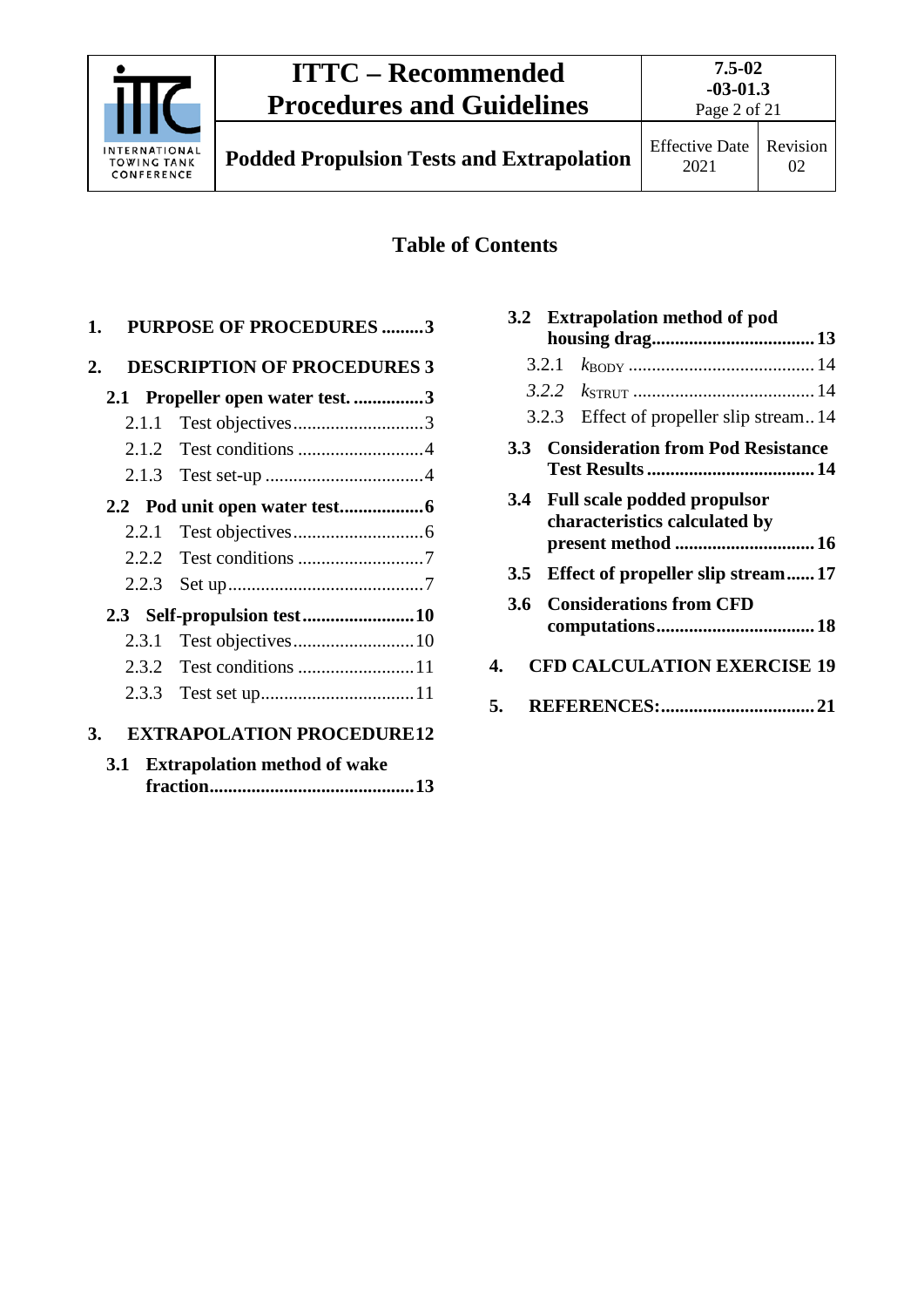

# **ITTC – Recommended Procedures and Guidelines**

**7.5-02**

# **Procedures for Podded Propulsor Tests and Extrapolation**

### <span id="page-2-0"></span>**1. PURPOSE OF PROCEDURES**

To describe procedures relating to azimuthing podded propulsors or thrusters, for undertaking the following model tests:

- 1. Propeller open water test
- 2. Pod unit open water tests
- 3. (Self) Propulsion tests,

and for the extrapolation of the results of such model tests to full scale.

All three tests are described here, although some of these tests may be considered as options: not all tests may be required in a particular study of a podded propulsor, or in the extrapolation of model test results, to arrive at a full scale power-speed prediction. It should be noted that in this test and extrapolation procedure, the difference between a mechanical azimuthing thruster unit and an azimuthing podded propulsor is non-existent from a hydro-dynamical point of view and thus both types of propulsors are from here on referred to as "podded propulsors".



Figure 1 Flow diagram of power prediction of a vessel with podded propulsion systems

The procedure is valid for the two known variants of thrusters/podded propulsors: "pulling" units and "pushing" units. The maximum number of the units taken into account is restricted to 2. The use of nozzles on podded propulsors is in development, although ducted propellers are commonly used on mechanical thrusters. The use of nozzles on electric podded propulsors is now left out of consideration in this procedure and should be treated in future TTC-work. Figure 1 is a simple flowchart showing the sequence and interrelation between the above tests to be able to make power prediction of a pod driven ship in full-scale.

### <span id="page-2-2"></span><span id="page-2-1"></span>**2. DESCRIPTION OF PROCEDURES**

#### **2.1 Propeller open water test.**

The procedure for open water tests of the propellers for a ship equipped with podded propulsors is basically the same as that of Procedure 7.5-02-03-02.1" Propeller open water tests", (ITTC, 2002b) although some typical aspects for propellers with strongly tapered hubs are not considered and these aspects are given in this section where necessary. The present section emphasizes the special characteristics of propeller open water tests for propellers of podded propulsors. The section is concerned with the tests of a propeller mounted on a drive shaft of an open water test dynamometer without any simulated thruster or pod housing parts.

### <span id="page-2-3"></span>2.1.1 Test objectives

Propeller open water tests for podded propulsors have mainly three goals: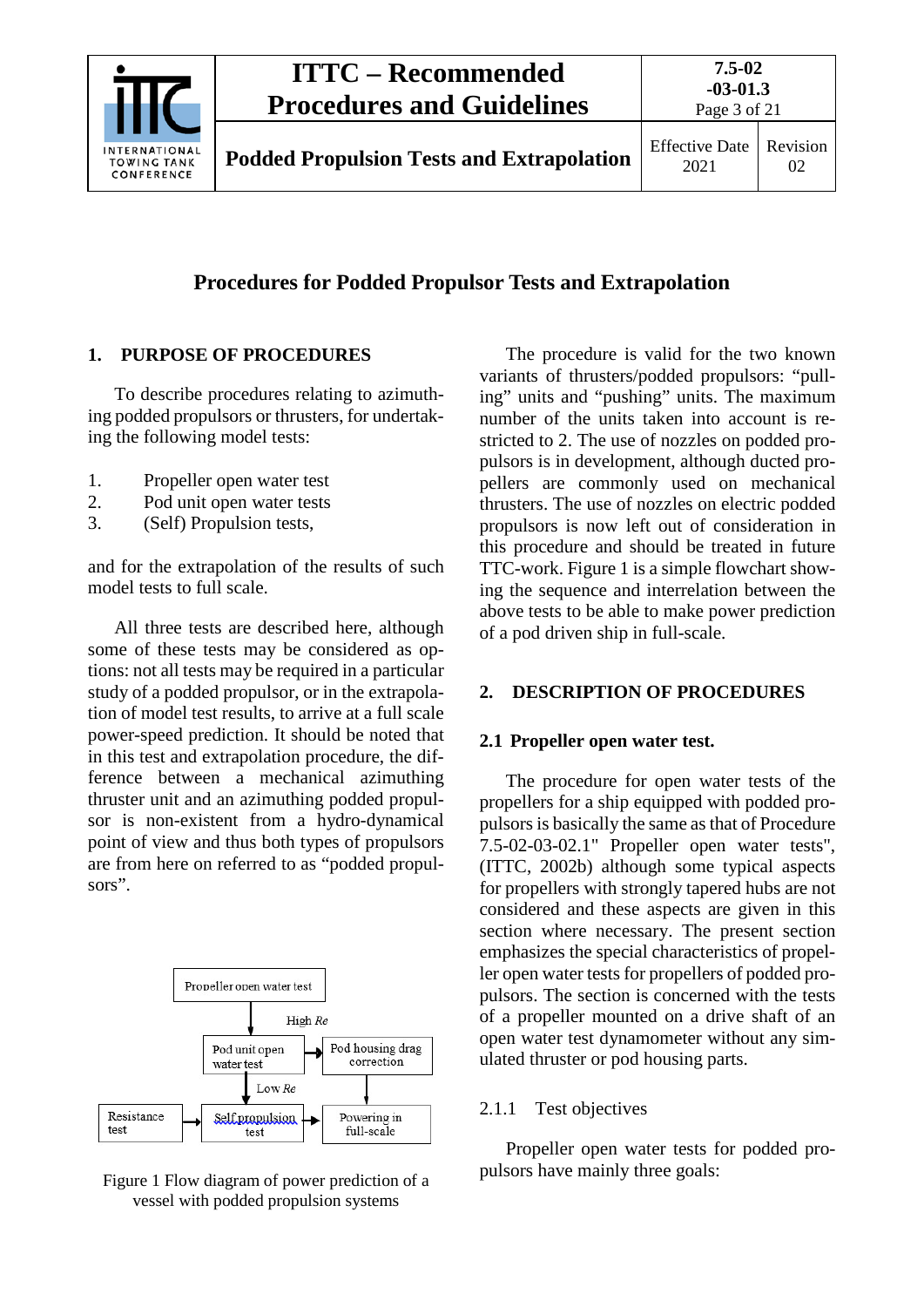| <b>INTERNATIONAL</b><br><b>TOWING TANK</b><br>CONFERENCE | <b>ITTC – Recommended</b><br><b>Procedures and Guidelines</b> | $7.5 - 02$<br>$-03-01.3$<br>Page 4 of 21 |                |
|----------------------------------------------------------|---------------------------------------------------------------|------------------------------------------|----------------|
|                                                          | <b>Podded Propulsion Tests and Extrapolation</b>              | <b>Effective Date</b><br>2021            | Revision<br>02 |

Propeller open water characteristics for a design propeller to be used for the prediction of the full scale propeller performance; this aspect being mainly of interest for the propeller designer.

Propeller open water characteristics to be used for a determination of the propeller-pod housing interaction, by comparing the propeller and podded propulsor open water results.

Open water characteristics of a stock propeller to be used for determination of data for the propeller design.

#### <span id="page-3-0"></span>2.1.2 Test conditions

Propeller open water tests to be carried out at least for two rates of rotation:

Close to the rpm of the matching podded propulsor open water test; for an analysis of the propeller-pod housing interaction.

As high as possible rpm; high enough to minimize Reynolds scale effects (laminar flow effects); this is essential for a prediction of full scale propeller performance for the propeller designer as well as for the speed-power prediction.

#### <span id="page-3-1"></span>2.1.3 Test set-up

#### Hub and hub cap

For both pulling and pushing units, the propeller model hub should correspond to the realistic propeller hub configuration. For a pushing unit propeller, a stream lined hub cap of sufficient length should be mounted up stream of the propeller hub, its contour should smoothly go from that of the propeller hub to ensure that the flow over the propeller cap smoothly enters the propeller disc without any local flow separation. This is similar to the test set-up for a conventional propeller as described in Procedure 7.5- 02-03-02.1, (ITTC, 2002b).In the case of a pulling unit propeller, the propeller hub cap should

be an exact geometrical copy of the cap designed for the full scale unit. Generally speaking, small change of the cap geometry has negligible effect on propeller open characteristics. This is similar to the results of propeller open water characteristics of conventional propellers, however, it will be important when the pod operates at a helm angle (in manoeuvring condition).

#### Aft fairing

The aft fairing for both types of podded propulsor should be made with a slope of not more than 10 degrees between its conical surface and the propeller shaft. An example of aft fairing for a pulling type propeller is shown in Figure 2



Figure 2 Example of hub geometry for an open water test with a pulling type propeller.

For pulling propellers with a big hub cone angle it is acceptable (recommended) to make a more or less cylindrical portion in the aft fairing, to prevent knuckles in the transition from propeller hub to aft fairing. The effect of two aft fairing shapes on the propeller open water characteristics is shown in Figure 3 while some comparative features of these aft fairings are summarized in Table 1 for further information.

The aft fairing can either be fixed to the propeller and thus rotating with the propeller or be fixed to the test set-up and thus not rotating. In the first case, where the aft fairing rotates with the propeller, a separate pre-test should be done on a similar set-up, but with the propeller replaced by a dummy hub, to be able to correct the propeller open water test results for the effects on thrust and torque of the hub, hub cap and aft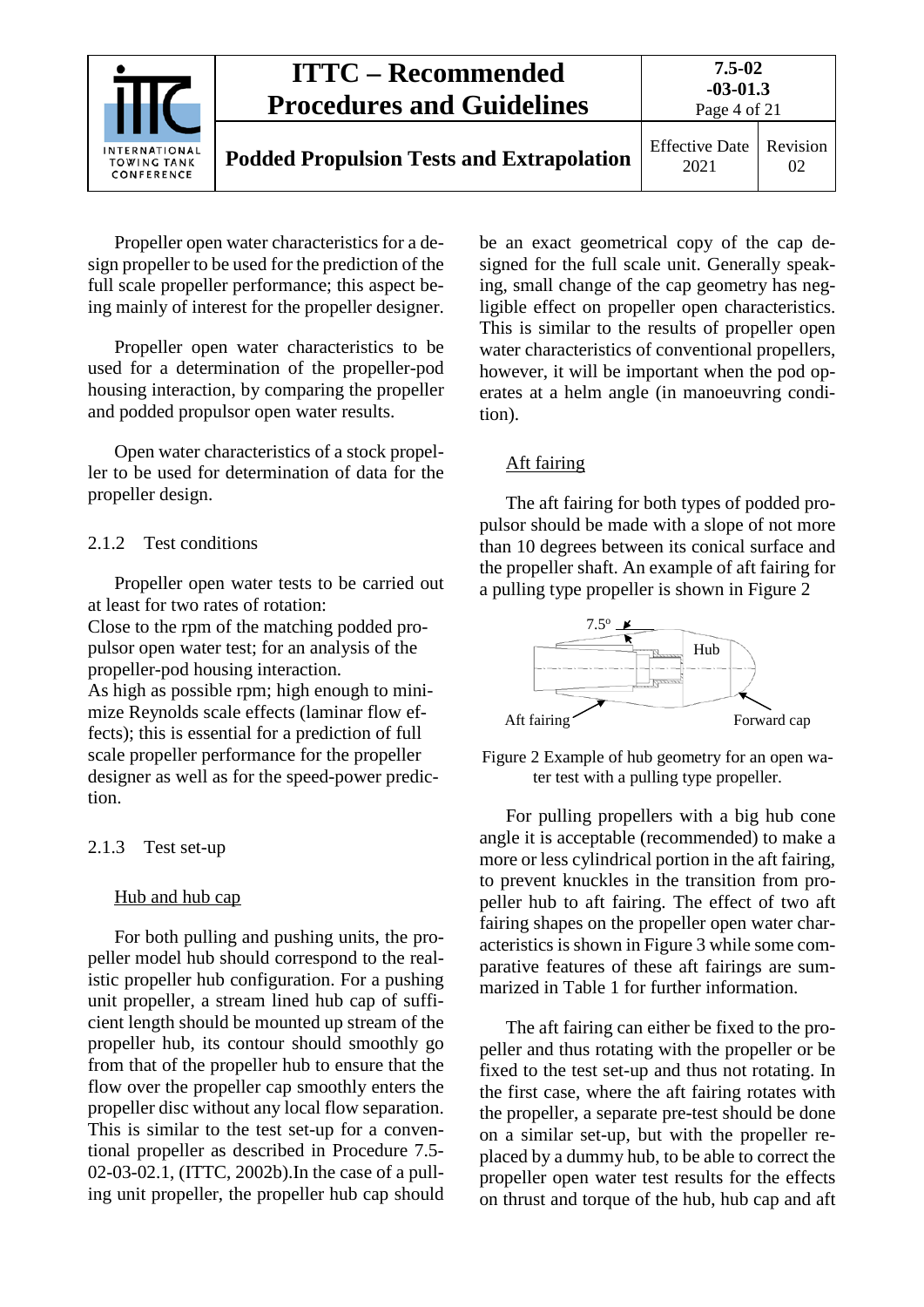

fairing piece, thus yielding the open water characteristics of only the propeller blades. (This procedure is similar to the one described in the propeller open water test Procedure 7.5-02-03- 02.1, but unfortunately this information is missing there, under the section for a pulling propeller, thus requiring amendment).



Figure 3 Effect of aft fairing on propeller open water characteristics

Using this procedure means that all hub cap, pod housing and propeller gap effects are obtained only in the podded propulsor open water characteristics.

This method is preferred for the propeller design since specific characteristics of the propeller hub cone angle and geometry of the hub cap are not in the open water characteristics, but only in the total podded propulsor open water characteristics and are thus assigned to the total podded propulsor performance.

In the second case, where the aft fairing is not rotating but fixed to the test set-up, the same procedure with pre-runs with a dummy hub have to be done to be able to correct the open water test results to yield only the propeller blade performance.

Table 1 Comparative features of two aft fairing shapes

| Types       | Smooth aft fair-<br>ing<br>(Recommended) | Knuckled<br>aft<br>fairing |
|-------------|------------------------------------------|----------------------------|
| Figures     |                                          |                            |
|             |                                          |                            |
| <b>Boss</b> | small due<br>to                          | large due<br>to            |
| resistance  | smoothed                                 | separation<br>at           |
|             | knuckle                                  | knuckle                    |
| Open        | flow around hub                          | flow can be reg-           |
| water test  | is similar to that                       | ulated by pro-             |
|             | in dummy hub                             | peller accelera-           |
|             | test                                     | tion                       |
| Hub         | can be applied                           | cannot be ap-              |
| correction  | correctly                                | plied due to dif-          |
|             |                                          | ferent flow pat-           |
|             |                                          | terns                      |

The difference with the first method is that now the difference in gap effect between the pre-test runs and the actual open water test will be contained in the propeller blade open water characteristics. Assuming that the gap effects in open water will be comparable to the effects of the propeller on the pod in the podded propulsor open water test, means that this latter method could be used to distinguish between the separate effects of a typical pulling type propeller and isolated pod housing effects on the pod propeller, in the analysis of a podded propulsor open water test. In general, the first method with the aft fairing connected to and rotating with the propeller is preferred. Table 2 displays some comparative features of the rotating and fixed type aft fairings.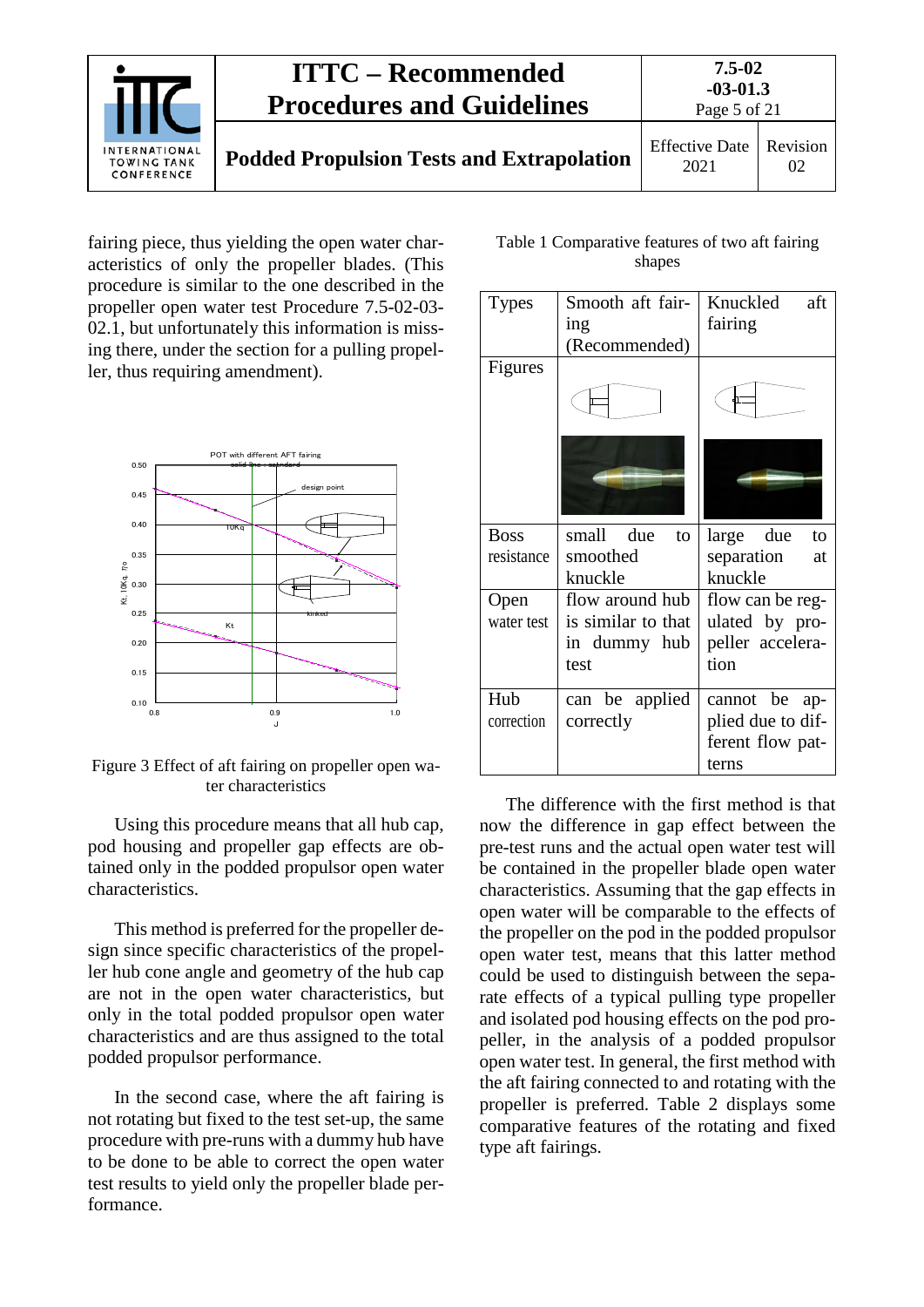

# **ITTC – Recommended Procedures and Guidelines**

| Table 2 Some comparative features of rotating aft |  |
|---------------------------------------------------|--|
| fairing and fixed aft fairing                     |  |

| Types        | rotating aft fair- | fixed aft fairing |  |  |
|--------------|--------------------|-------------------|--|--|
|              | ing                |                   |  |  |
| Figures      |                    |                   |  |  |
| Gap ef-      | no gap effect in   | two different     |  |  |
| fect         | dummy<br>both      | effects<br>gap    |  |  |
|              | hub<br>test and    | with blades and   |  |  |
|              | open water test    | without blades    |  |  |
| Ad-          | blade<br>correct   | similar config-   |  |  |
| vantage      | thrust can be      | urations in pro-  |  |  |
|              | obtained           | peller open wa-   |  |  |
|              |                    | ter and pod unit  |  |  |
|              |                    | open water        |  |  |
|              |                    | tests             |  |  |
| Disadvantage | gap effect ex-     | different<br>gap  |  |  |
|              | ists only in pod   | effects propel-   |  |  |
|              | unit open water    | ler open water    |  |  |
|              | test               | and unit open     |  |  |
|              |                    | water test        |  |  |

## Full scale correction

Having conducted the propeller open water tests the full scale correction of propeller  $K_T$  and *KQ* can be done similar to a procedure used for a conventional propeller alone. One approach is to use the method proposed in the ITTC 78 Extrapolation Procedure as shown below;

The 1978 ITTC Performance Prediction Method gives rate of revolutions and delivered power for the ship (s) obtained from the full scale propulsor open water characteristics. These characteristics are determined by correcting the model  $(M)$  values for propeller blade drag scale effects according to the following:

$$
K_{TS} = K_{TM} + \Delta K_T \quad K_{QS} = K_{QM} + \Delta K_Q
$$

where

$$
\Delta K_T = \Delta C_D 0.3 \frac{P}{D} \frac{cZ}{D} \quad \Delta K_Q = -\Delta C_D 0.25 \frac{cZ}{D}
$$

The difference in blade drag coefficient is

$$
\Delta C_D = C_{DM} - C_{DS}
$$

where

$$
C_{DM} = 2\left(1 + 2\frac{t}{c}\right) \left[\frac{0.044}{Re_{c_0}^{1/6}} - \frac{5}{Re_{c_0}^{2/3}}\right]
$$

and

$$
C_{DS} = 2\left(1 + 2\frac{t}{c}\right)\left[1.89 + 1.62\log\frac{c}{k_{\rm P}}\right]^{-2.5}
$$

In these formulas,  $c$  is the chord length of the propeller blades, *t* is the maximum blade thickness,  $P/D$  is the pitch ratio and  $Re<sub>c</sub>$  is the local Reynolds number at radius 0.75*D*/2

$$
Re_{c_0} = \frac{cV}{v}
$$

where

$$
V = V_{\rm A} \sqrt{1 + \left(\frac{\pi 0.75}{J}\right)^2}
$$

 $v =$  kinematic viscosity, in m<sup>2</sup>/s (ITTC 1960)

*Z* = number of propeller blades

 $k_P$  = full scale blade roughness, which is set to 30 μm

### <span id="page-5-1"></span><span id="page-5-0"></span>**2.2 Pod unit open water test.**

2.2.1 Test objectives

Pod unit open water tests have four main goals:

• To determine the podded propulsor open water performance; either for full scale or for an analysis of podded propulsion tests (to determine the propulsion factors for extrapolation of test results).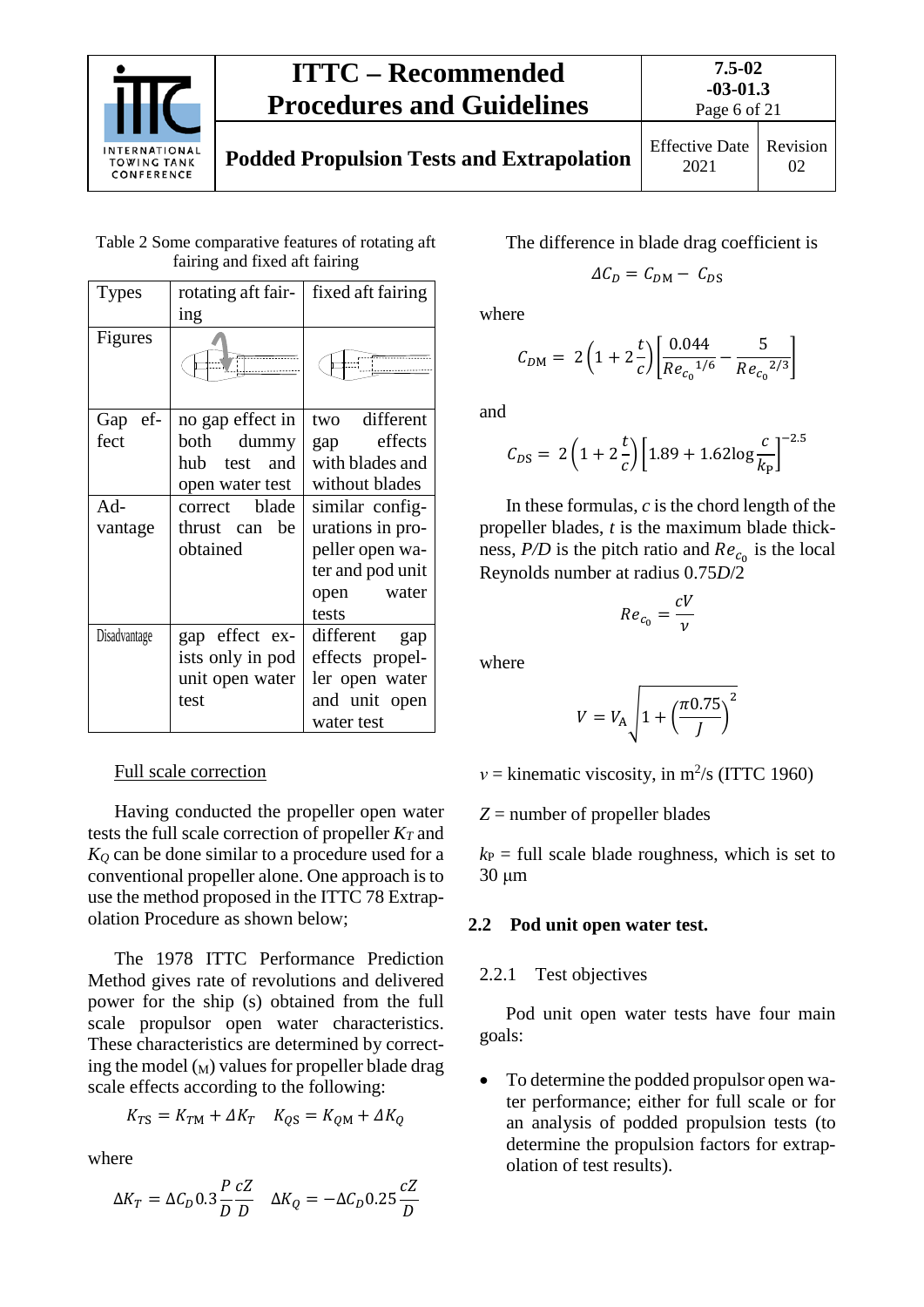

- To determine data for the final propeller design (from tests with a stock propeller).
- To optimize the pod units for the pod manufacturers.
- To compare the results with those of the propeller open water test to analyse the effect of the pod housing on the propeller open water characteristics.



Figure 4 Sketch of pod unit open water test set-up

#### <span id="page-6-0"></span>2.2.2 Test conditions

The test conditions for a pod unit open water test are the same as for a conventional propeller. The tests should be conducted under the constant rate of revolutions at least at two rotation rates:

Close to rpm of the matching propeller open water test for an analysis of the propeller-pod housing interaction.

As high as possible rpm, high enough to minimize Reynolds scale effects (laminar flow effects); this essentially for a prediction of full scale propeller performance for the propeller designer and to assess the effects of Reynolds number variation on the pod performance.

#### <span id="page-6-1"></span>2.2.3 Set up

The pod unit open water test is a test of the complete unit with propeller and pod housing.

A special test set-up is required for this test. The recommended test configuration is shown in Figure 4. while a photograph of such set-up is shown in Figure 5 for further information.



Figure 5 Picture of pod unit open water test set-up

In this test set-up the propeller is driven by a motor mounted on a 2- to 6-component measuring frame fitted on the top support plate which is identified in Figure 4 with the bottom of the propeller boat. To avoid water surface effects, the propeller shaft must be immersed at least 1.5 times the propeller diameter *D*, but preferably 2*D*. It must be emphasized that the top of the strut should also be well submerged.

#### Shaft housing cover and end plate

The exposed part of the shaft between the top support plate and the top section of the pod strut, must be protected by means of a body, which is described as "shaft housing" as shown in Figure 6, to prevent it creating drag itself.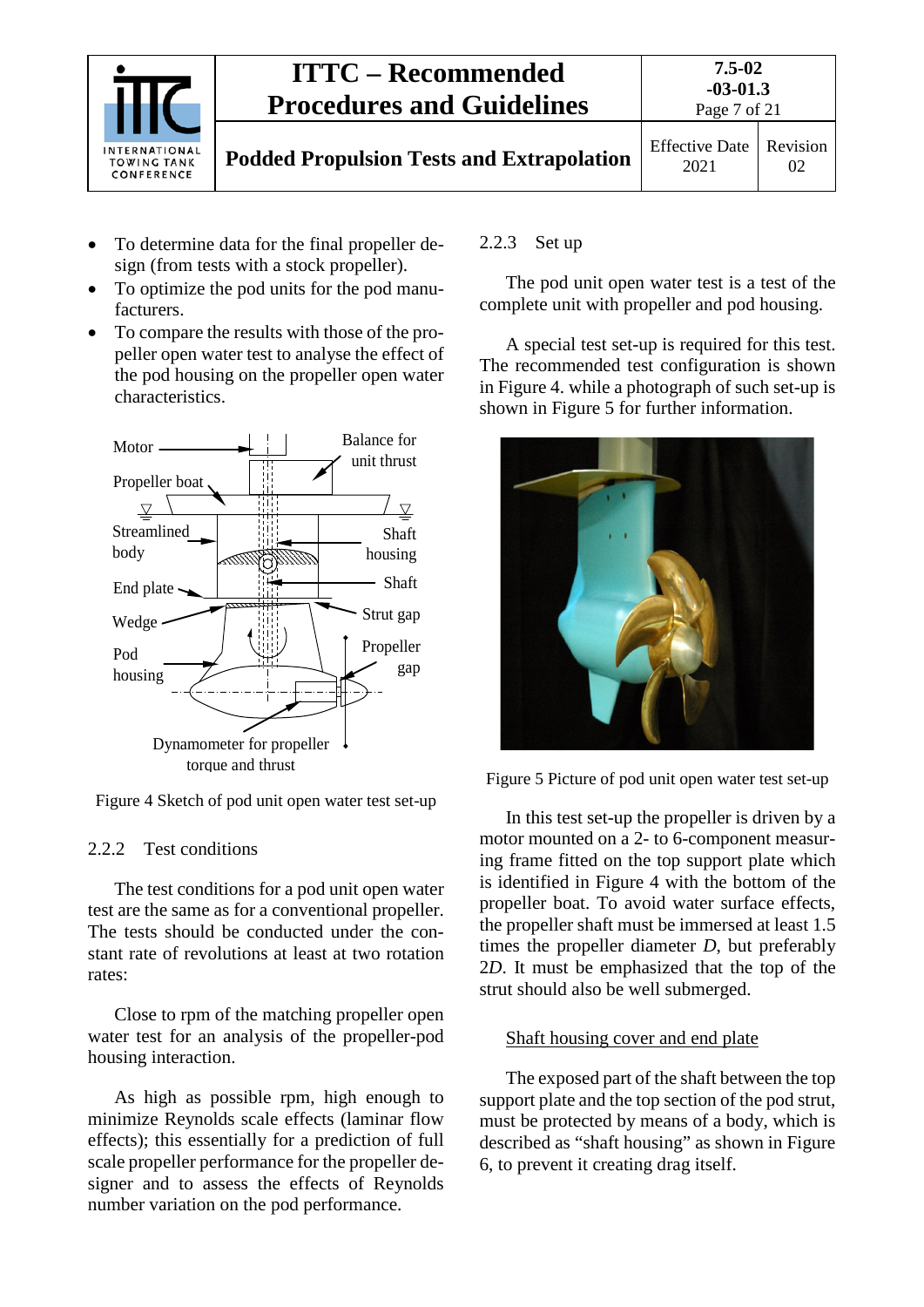| <b>INTERNATIONAL</b><br><b>TOWING TANK</b><br>CONFERENCE | <b>ITTC – Recommended</b><br><b>Procedures and Guidelines</b> | $7.5 - 02$<br>$-03-01.3$<br>Page 8 of 21 |                |
|----------------------------------------------------------|---------------------------------------------------------------|------------------------------------------|----------------|
|                                                          | <b>Podded Propulsion Tests and Extrapolation</b>              | <b>Effective Date</b><br>2021            | Revision<br>02 |



Figure 6 Shaft housing and end plate

This body is well streamlined and fixed to the bottom of the top support plate. A thin but sufficiently long and wide end plate is fitted horizontally to the bottom of the streamlined body, also shown in Figure 6, to prevent the induction of vertical flow components due to the difference in size between streamlined body and pod strut, which could affect the flow over the pod strut.

#### Top support plate

The top support plate is fitted to the towing carriage as close as possible to the water surface, with a maximum distance of 1 cm, to prevent surface wave effects.

#### Propeller shaft line and wedge

The propeller shaft must be set horizontal. If in this position the pod strut has an inclined top section, it is advised to make it horizontal by adding a wedge, as shown in Figure 7, to prevent an uneven strut gap which will affect the pod performance by influencing the local flow. This wedge will add some wetted surface to the pod, but it is expected that its effect on the pod resistance is much smaller than the effects of an inclined strut top section



Figure 7 Strut gap and wedge



Figure 8 Pod resistance with three different strut gaps

#### Propeller gap

There is also a gap between strut top and the lower end-plate of the test set-up, as shown in Figure 7. This gap can affect the pod resistance as illustrated in the results of a puller type pod resistance tests shown in Figure 8. It can be concluded that the gap between the top of the strut and the end-plate should preferably be kept as small as possible. This is because the gap at full scale is almost zero if we manufactured scaled model – at least at the vertical shaft location where the unit is fitted into the hull. Nevertheless, a certain gap is required to allow some motion of the pod housing relative to the end plate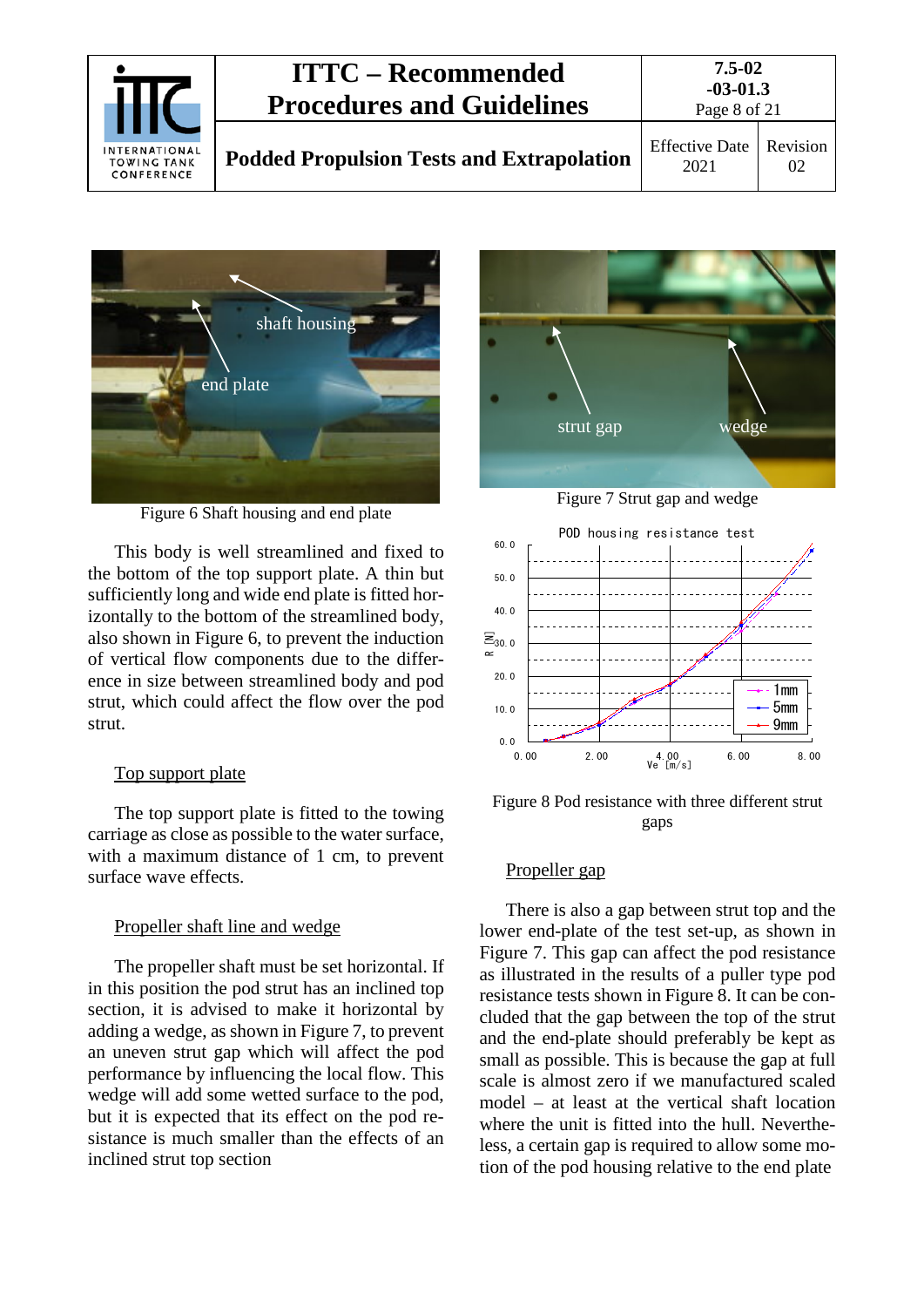

#### Propeller gap

A typical view of propeller gap is shown in Figure 9. The width of the propeller gap has hardly any effect on the measured pod unit thrust, but can have a clear effect on the propeller performance. In the case of thrusters or pods that have propellers with strong conical hubs, especially in pulling units, the propeller thrust deviates quite substantially from that of similar propellers with more cylindrical hubs.



Figure 9 Propeller gap

Flow pressures in the gap cause additional forces on the propeller hub and the adjacent circular end section of the pod housing. Both forces are similar in strength but act in opposite directions, thus the propeller thrust measurement is affected, but the unit thrust measurement, containing both forces which cancel each other, is not affected. This implies that the gap width is important, but only for the determination of the performance of the propeller on the pod. Measurements by some hydrodynamic institutes have shown that differences in propeller thrust of up to 8% were found between propellers with a conical hub and with a cylindrical hub. A typical example of this effect is shown in Figure 10 by Rijsbergen and Holtrop, 2004.





From one of the well-known pod manufacturers it is known that most of the units use a gap width on full scale of maximum 10 mm, in order to avoid problems with cables and ropes that could get caught in the gap and could thus obstruct the pods. When scaling down this gap width, it would mean a model scale value of about 0.5 to 0.3 mm. This is not possible in model tests, which require a gap of at least l mm to avoid any possible interference between propeller hub and pod housing. Therefore, recommendation will be to apply a small gap (1mm - 3mm). In particular, if a fixed aft fairing is used in the propeller open water test, it is recommended to adopt the same gap used in the propeller open water test and propulsion test to avoid uncertainty.

It is not easy to analyse the gap effect; this includes several complex phenomena including:

- difference of potential wake due to pod housing
- discontinuity effect on flow around pod housing front end
- inner pressure effect between cap and pod housing

Further investigations are necessary to understand and quantify this gap effect, as well as determining its scale effect, to be able to make corrections for it in the pod open water performance. Thrust and torque of the propeller should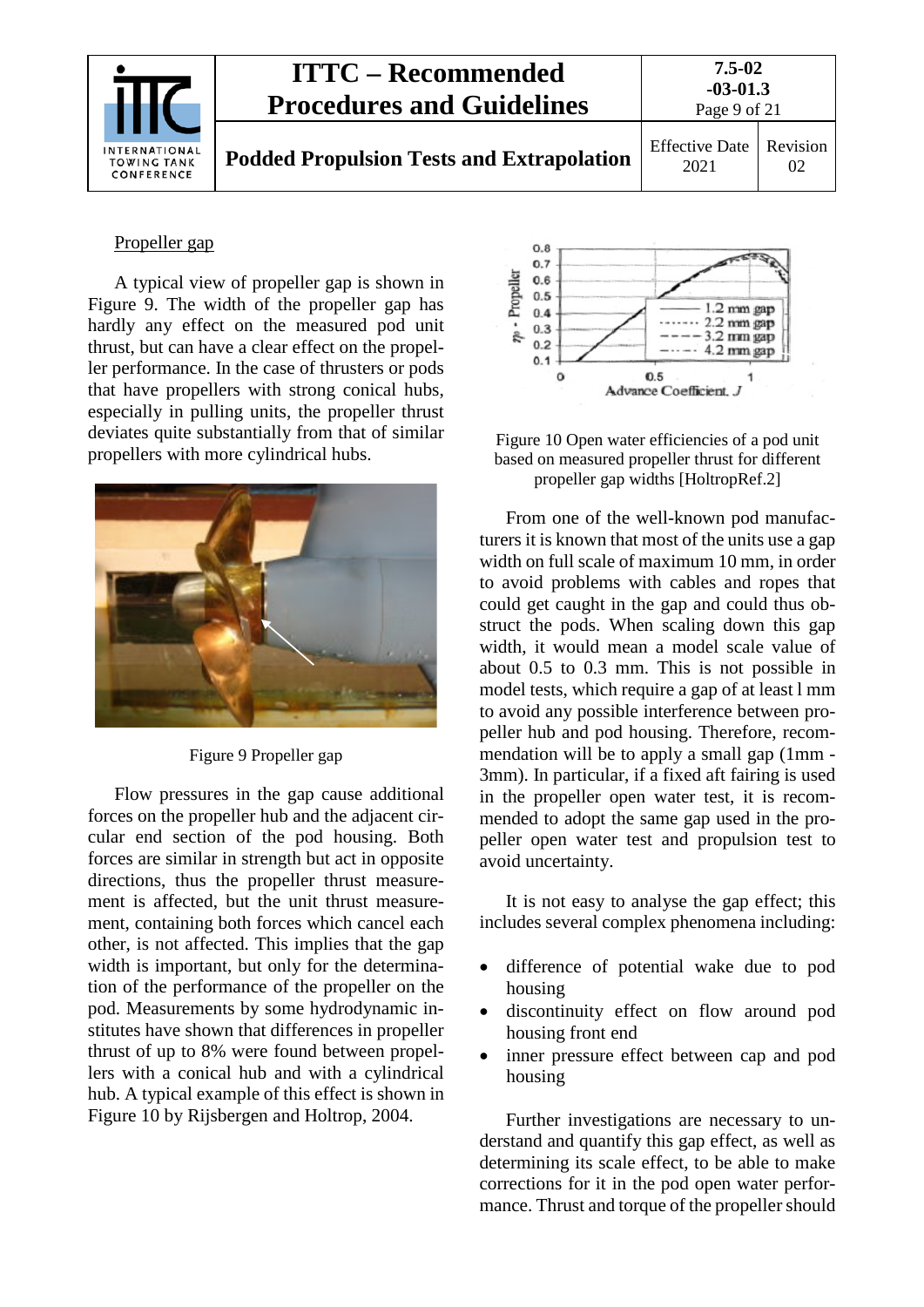

be measured by means of a dynamometer fitted to the propeller shaft, as close as possible to the propeller, to prevent any disturbance in the measurements from mechanical friction. The pod unit thrust *T* must be measured in the 2- to 6-component measuring frame on the top support plate



Figure 11 Typical turbulence stimulator arrangement applied to pod housing

#### Turbulence stimulator

There are two kinds of Reynolds number effects regarding the pod unit open water tests. The first effect, which is associated with the propeller blades, can be assumed similar to the one experienced in propeller open water tests while the second effect, which is associated with the pod housing, can be relatively large and should be investigated before the pod unit open water test. If a resistance test of a pod unit without the effect of propeller is conducted, the use of turbulence stimulators on the pod housing is essential to avoid the low Reynolds number effect involving extensive laminar flow and even flow separation on the pod. It is believed that the magnitude of the Reynolds number effects associated with the pod housing for puller pod is much smaller compared to the pusher type pod due increased turbulence caused by the propeller flow action. Reynolds number effects on the pod housing can be neglected if the propeller Reynolds number reaches up to  $5\times10^5$  (Also Mewis, Ref.3). Figure 11 shows typical arrangement of turbulence stimulators (artificial roughening) applied on the strut, pod body and fin components of a puller pod unit.

#### Alternative test set up

An alternative test set-up, which has been used for some time, is to use a conventional open water drive shaft, entering a dummy pod unit and driving the propeller directly. This will also allow the measurement of propeller thrust and torque and unit thrust but the podded propulsor cannot be tested under a yaw angle. Furthermore, such an alternative pod model cannot be used in the self-propulsion tests, especially for puller-type pods, so it is advised to use the "basic" pod model as described in the next section.

#### Full scale correction

The podded propulsor open water test should be carried out using the same procedure as described for the propeller open water test in the previous section. The full scale correction of propeller  $K_T$  and  $K_Q$  should be done in the same manner as for a propeller alone. One approach is to use the method proposed in the ITTC'78 Extrapolation Procedure. The drag of the model pod housing should be corrected according to the methods as described in Chapter 3.2, to arrive at the full scale unit thrust  $T<sub>UNIT</sub>$ , as well as the matching full scale unit efficiency.

#### <span id="page-9-1"></span><span id="page-9-0"></span>**2.3 Self-propulsion test**

#### 2.3.1 Test objectives

Podded propulsor (self-) propulsion tests are required: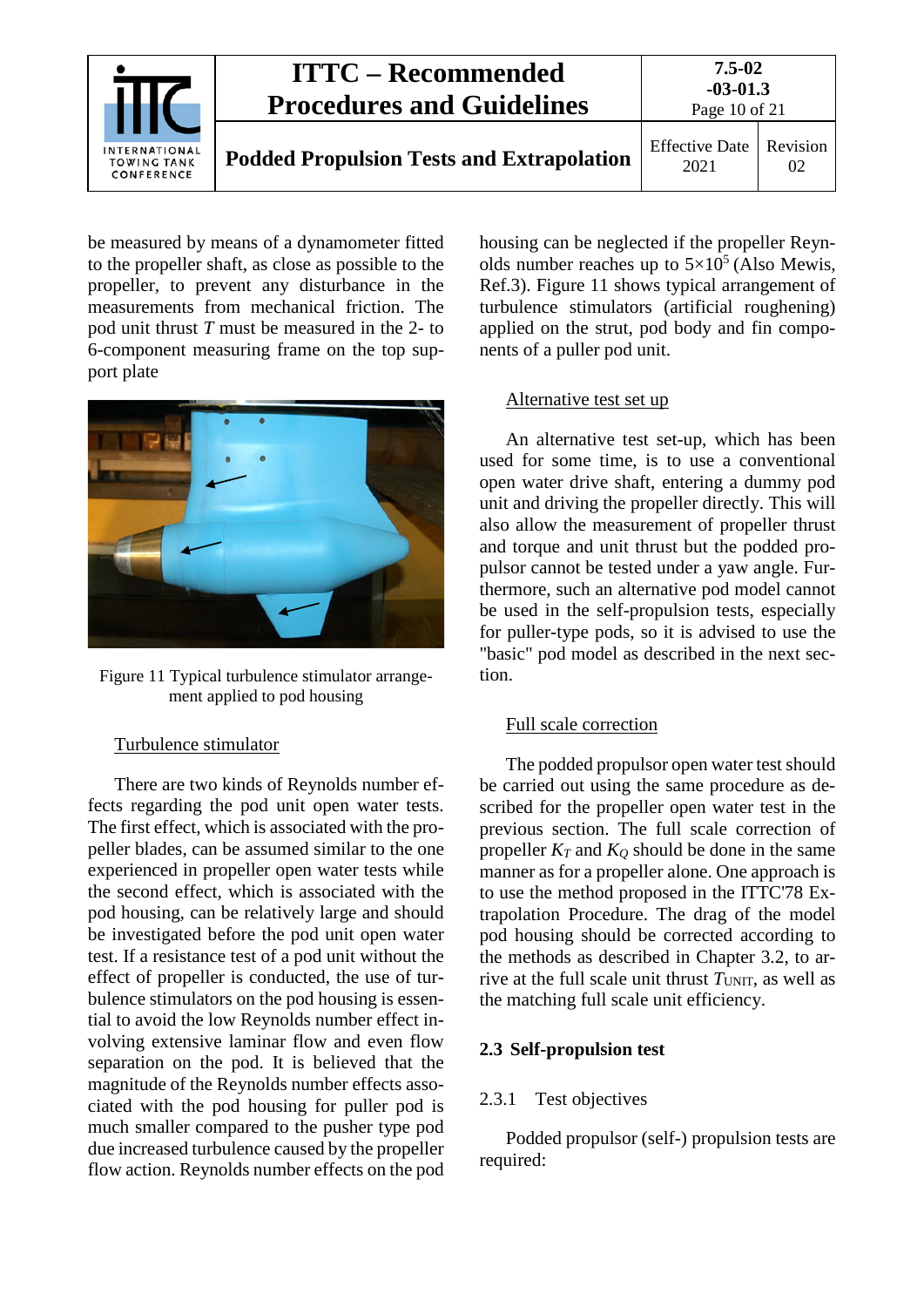|                                                          | <b>ITTC – Recommended</b><br><b>Procedures and Guidelines</b> | $7.5 - 02$<br>$-03-01.3$<br>Page 11 of 21 |                |
|----------------------------------------------------------|---------------------------------------------------------------|-------------------------------------------|----------------|
| <b>INTERNATIONAL</b><br><b>TOWING TANK</b><br>CONFERENCE | <b>Podded Propulsion Tests and Extrapolation</b>              | <b>Effective Date</b><br>2021             | Revision<br>02 |

- to predict the ships calm water performance with the best possible accuracy
- to predict the propulsor hull interaction coefficients

### <span id="page-10-0"></span>2.3.2 Test conditions

After a resistance test of the ship without a pod unit (same as a conventional propeller case), it is recommended that for ships fitted with podded propulsors, self-propulsion tests should be conducted with both the ship speed and the propulsor load varied independently. In addition to SFC (Skin Friction Correction) of hull surface, load correction due to pod housing drag correction  $\mathcal{L}$ <sup>T</sup><sup>U</sup>) should be considered.

#### <span id="page-10-1"></span>2.3.3 Test set up

The self-propulsion test should preferably be carried out in the following manner: the pod propellers to be driven from the top of the unit by an electromotor, through a belt drive or a geared set of a horizontal and a vertical shaft. Thrust and torque of the propeller are to be measured close to the propeller. The unit thrust is to be measured by means of an at least 2 component measuring frame at the intersection of the pod strut with the ship model, on which frame the motor is fitted.

Experience with pod testing has shown that a simple measurement of unit thrust by means of a longitudinal force transducer between vertical drive shaft and ship model does not work because there are thrust and torque effects between motor and shaft when the motor is simply fitted to the bottom of the model. A point of special concern is air leakage from the hull along the vertical drive shaft of the pod into the water. Especially for pushing units this may occur, because of the suction effect of the working propeller that creates a low pressure area around the strut. Air leakage may lead to propeller ventilation and should thus be prevented. For instance, thin flexible latex hoses can be used to close off the opening between ship model hull and the tube around the drive shaft of the thruster model.

Furthermore, care is to be taken that the Reynolds number of the flow around the pod model is high enough to avoid extensive laminar flow and even flow separation on the pod unit. In general, this asks for as large as possible ship and pod models. The use of turbulence tripping on the pod housings helps to locally remedy a delayed flow transition but is mostly of interest for pushing pods. The turbulent flow from the propeller will ensure in general a good enough turbulent flow over the housing of a pulling pod. For the pod housing drag, in first instance the difference between the propeller thrust (as the propeller attached to the pod) and unit thrust can be taken.

However, as explained before, the gap between propeller hub and pod housing affects the measurement of the propeller thrust. Furthermore, scale effects are present on the measured pod housing drag and they should be corrected for as described in Chapter 3. Alternatively, the pod housing drag can be obtained through pod resistance tests (pod open water tests without propeller) and through ship model resistance tests with and without un-propelled pod, thus regarding the pod housing as an appendage, instead as a part of the propulsor. But this would mean that the effect of the working propeller on the pod housing resistance is neglected. Furthermore, the thrust deduction fraction *t* would relate the propeller thrust to the ship resistance and not the unit thrust and the wake fraction will be different from the one determined from an open water test on the complete podded propulsion unit.

The same applies to total propulsive efficiency, relative rotative efficiency *η*<sub>R</sub>, etc.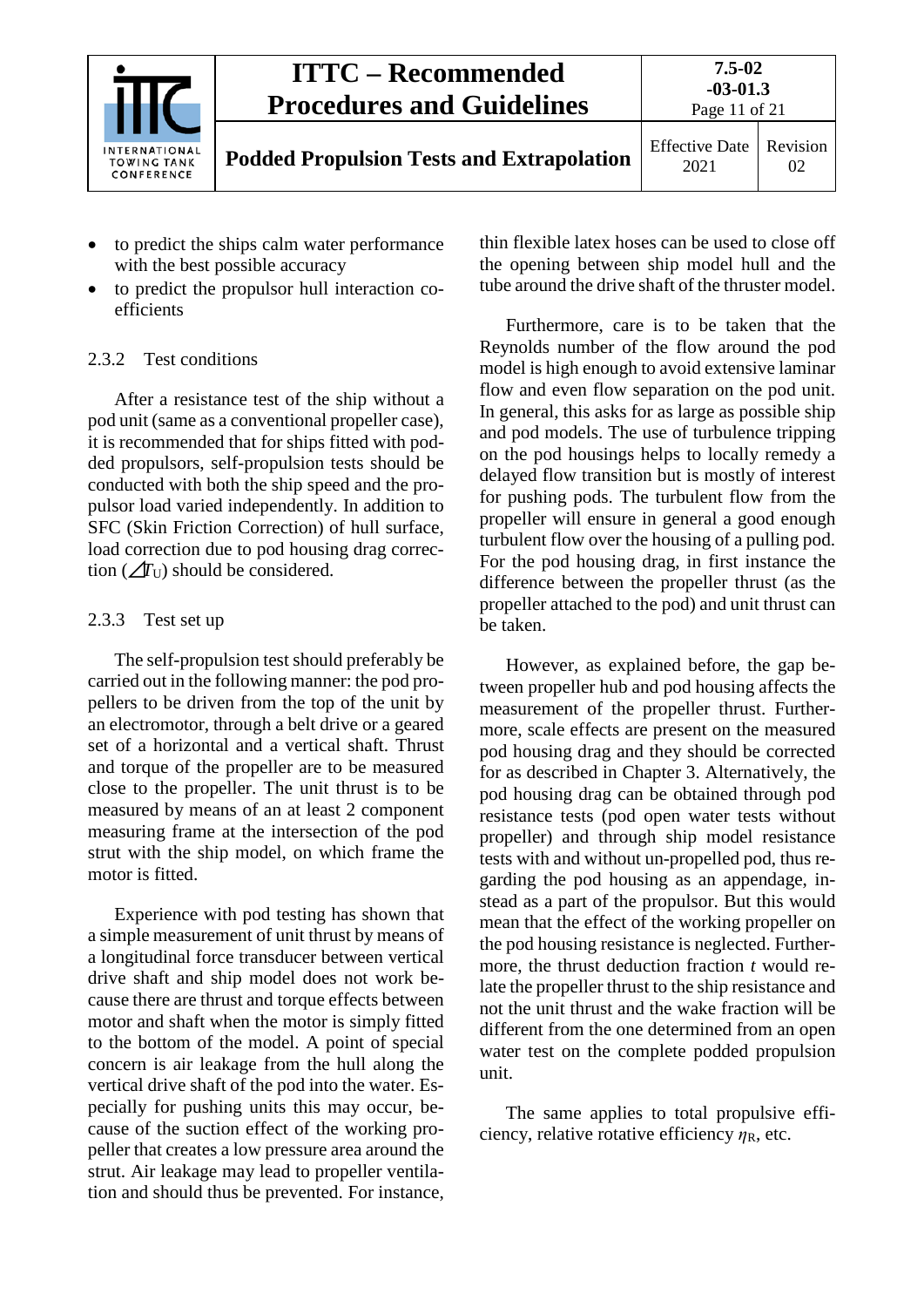

In fact, this alternative method is not recommended. This conclusion was already established by the Specialist Committee on Unconventional Propulsors in their Final Report and Recommendations to the 22nd ITTC, stating that for ships with for instance Z-drives, these propulsors should be tested as complete units and should not be broken down into tests on their components, being thruster/pod housing and propeller (ITTC, 1999).

In model tests in which the pod arrangement is optimized by systematically varying the longitudinal and transverse pod position, pod neutral steering angle and pod tilt angle, care should be taken to preserve the propeller tip-hull clearance. This applies particularly to tilt angle optimization, where the propeller tip should be kept on its location and the thruster/pod unit should be rotated about this point. The pod full-scale geometry can be modelled around standard model thruster units. The forces and moments recorded by the transducers in the measuring frame during the tests are to be processed in a standard manner. Cross-talk corrections and calibrations are linear to a high degree for the measurement set-up employed.

Prior to each propulsion test, an "in-situ" static load test should be carried out. Not only to check the calibration factors for the podded propulsor in the built-in condition, but also to serve as a check that there are no unintended contacts between the pod unit and the ship model, that will affect the propulsion measurements.

The whole procedure as described above for propulsion tests can also be applied for a special type of propulsion test: bollard pull tests. In these tests the ship speed is kept constant and only propeller load variations are carried out by varying the propeller rotation rate. The ship model is fixed to the towing carriage by means of a longitudinal force transducer. During each run the (negative) tow force on the ship model is measured, besides the standard measurements

<span id="page-11-0"></span>of propeller thrust, torque, rate of rotation, and pod unit thrust.

#### **3. EXTRAPOLATION PROCEDURE**

This section presents an outline extrapolation method for test on ship models equipped with podded propulsor models. It must be noted that special propulsor configurations such as pulling units behind conventional propellers in a hybrid contra-rotating combination, and podded propulsors with nozzles (rim or hub driven) are left out as future work due to their limited applications.

Power prediction procedure of a vessel with podded propulsion systems is basically the same as for a vessel with conventional propulsion system. However, there is a further complexity associated with scale effect of a podded propulsor that can be investigated under the scale (Reynolds number) effect of the propeller blades, and the scale effect of the pod housing drag.

As stated in earlier sections, while the treatment of the first effect is the same as a conventional propeller and can be corrected by the method proposed in the ITTC 78 Extrapolation Procedure, the scale effect of pod housing drag is more complex and several empirical correction methods have been presented by different establishments and these have been discussed in details by the  $24<sup>th</sup> ITTC$  Pod Committee [Ref.1]. A summary of some details of these empirical methods is presented in Table 3.

In addition to the above empirical methods, KSRI presented another simple method using scaling factor  $\lambda$  ( = full scale/model scale) based on CFD calculations [Ref.6].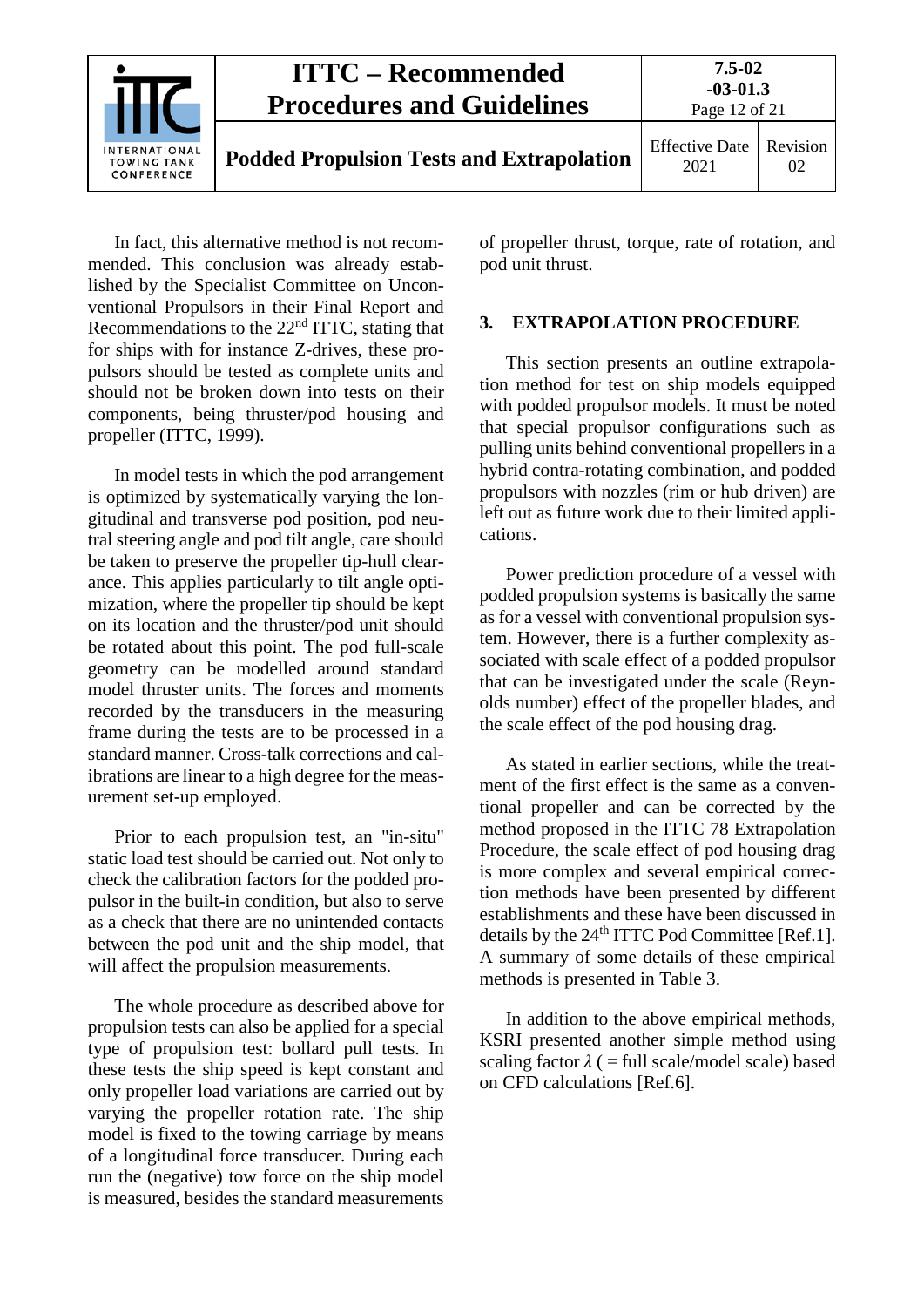

Table3 A summary of details of existing semi-empirical correction methods for pod housing drag

| Establishment                                                    | <b>HSVA</b>   | <b>MARIN</b>        | <b>SSPA</b>          | SUMITOMO            |
|------------------------------------------------------------------|---------------|---------------------|----------------------|---------------------|
| Number<br>of calcu-<br>lation<br>zones                           | 3(4)          | 3                   | 3                    | 3                   |
| Fric-<br>tional<br>Re-<br>sistance<br>calcula-<br>tion<br>method | Schoenherr    | <b>ITTC</b><br>1957 | <b>ITTC</b><br>1957  | <b>ITTC</b><br>1957 |
| Pressure<br>$Re-$<br>sistance<br>calcula-<br>tion                | $\rm No$      | form<br>factors     | form<br>fac-<br>tors | form<br>factors     |
| Strut-<br>pod body<br>interac-<br>tion                           | $\rm No$      | N <sub>o</sub>      | Yes                  | Yes                 |
| Inflow<br>velocity<br>compo-<br>nents                            | Axial<br>only | Axial<br>only       | Axial<br>only        | Axial<br>only       |

Based upon the investigation conducted by the 24<sup>th</sup> and 25<sup>th</sup> ITTC specialist committees it is recommended that the power-speed prediction of a pod driven vessel in full-scale can be conducted using a similar procedure as in ITTC 78 extrapolation method with special care involving the podded-propulsor hull interaction and pod housing drag correction as described in the following sections.

## <span id="page-12-0"></span>**3.1 Extrapolation method of wake fraction**

The most advantageous point to regard the pod unit as a propulsor is a fact that the scale effect on the hull wake can be treated similar to the wake for conventional propellers. Moreover, it is generally recognized that the scale effect on the hull wake for a ship propelled by podded propulsor(s) is assumed to be small because of

the similarity to open shaft propeller arrangements, except application to a tanker or a bulk carriers with stern bulb by which they intend to maintain course keeping ability of the vessel. Therefore the existing extrapolation methods of wake fraction such as ITTC 1978 can be applied without any modification.

### <span id="page-12-1"></span>**3.2 Extrapolation method of pod housing drag**

As stated earlier, there are several methods for pod housing drag correction and differences in these methods have been reported to be considerable (24<sup>th</sup> ITTC Pod Committee report [Ref.1]). However further investigation of the 25th ITTC Pod Committee revealed that the effect of the differences on the final power are expected to be less than 2%

Based on this fact it is justifiable to use a simple method to predict the pod housing drag in full-scale and an associated correction procedure as part of a practical power prediction exercise. In the following a semi-empirical method for such purpose is described

The pod housing drag including the effect of propeller action can be assumed to be:

 $R_{\text{POD}} = R_{\text{BODY}} + R_{\text{STRUT}} + R_{\text{INT}} + R_{\text{LIFT}}$ 

Where,  $R_{\text{BODY}}$ ,  $R_{\text{STRUT}}$ ,  $R_{\text{INT}}$  and  $R_{\text{LIFT}}$  are components of the resistance associated with pod body, strut, pod body-strut interference, and lift effect due to swirling flow action of the propeller, respectively.

By using the form factor approach, which has been proposed in open literature as shown in Table 3,  $R_{\text{BODY}}$  and  $R_{\text{STRUT}}$  can be represented in the following manner;

$$
R_{\text{BODY}} = (1 + k_{\text{BODY}})R_{\text{FBODY}}
$$

$$
R_{\text{STRUT}} = (1 + k_{\text{STRUT}})R_{\text{FSTRUT}}
$$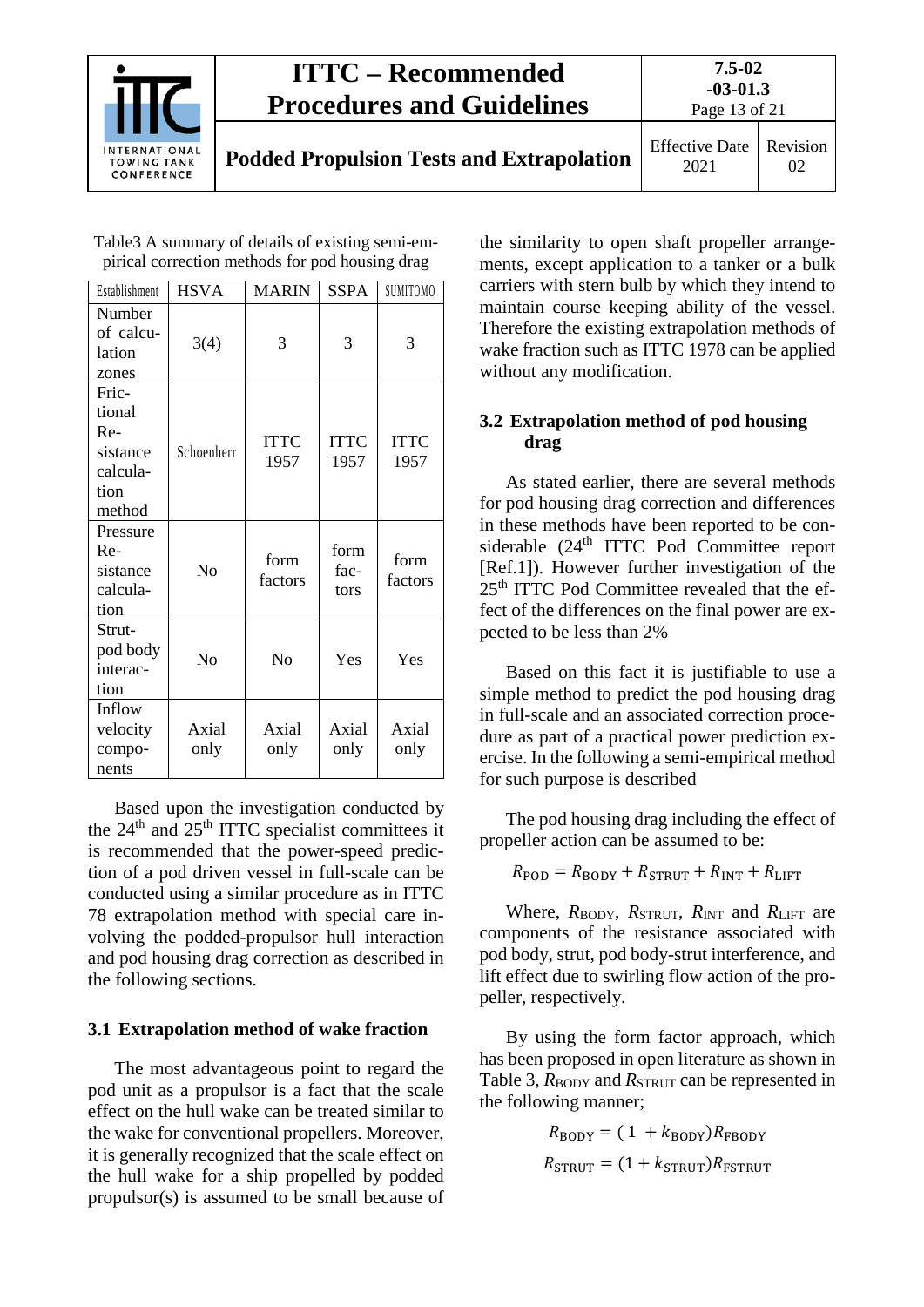

where  $(1+k)$  is an appropriate form factor described in Section 3.2.1 and 3.2.2,  $R_F$  is frictional resistance of the respective component

Interference drag,  $R_{\text{INT}}$  can be represented by the following semi-empirical formula [Ref 5]:

$$
R_{\text{INT}} = 1/2\rho V^2 t^2 f(t_{\text{ROOT}}/C_{\text{ROOT}})
$$

with

$$
f(t_{Root}/C_{Root}) =
$$
  

$$
C_{ROUND}(17(t_{Root}/C_{Root})^2 - 0.05)
$$

where,  $t_{\text{ROT}}$  is the maximum thickness at the strut root and *C*<sub>ROOT</sub> is the chord length at the same section. *C*<sub>ROUND</sub> is a correction factor for various fairing and it varies from 0.6 to 1.0.

#### <span id="page-13-0"></span>3.2.1  $k_{\text{BODY}}$

There are several empirical methods for resistance prediction of three dimensional stream lined bodies such as air ships. It will be reasonable to use such methods and associated formula for predicting its resistance because the shape of a pod nacelle resembles to an air ship. One empirical formula frequently used is presented by Hoerner [ Ref.5];

$$
R_{\text{BODY}} = (1 + k_{\text{BODY}})(1/2C_{\text{F}}\rho V^2 S)
$$
  

$$
k_{\text{BODY}} = 1.5(D/L)^{3/2} + 7(D/L)^3
$$

- *S* Wetted surface Area (m<sup>2</sup>)
- *L* Pod length (m)
- <span id="page-13-1"></span>*D* Pod diameter (m)

#### *3.2.2 k*STRUT

The resistance of strut can be presented as the same manner and  $k_{\text{STRUT}}$  is also presented by a simple formula (Ref.5).

$$
R_{\text{STRUT}} = (1 + k_{\text{STRUT}}) \times (1/2 \times C_{\text{F}} \times \rho \times V^2 \times S)
$$

$$
k_{\text{STRUT}} = 2 \times \delta_{\text{S}} + 60 \times (\delta_{\text{S}})^4
$$

where,  $\delta$ <sub>S</sub> is the average thickness ratio of the strut and *S* is the wetted surface area of the strut.

#### <span id="page-13-2"></span>3.2.3 Effect of propeller slip stream

There are two methods to predict axial inflow velocity which is accelerated by a propeller [Ref.1,2,3].

$$
V_{\text{INFLOW}} = V_{\text{A}} (1 + C_{\text{T}})^{0.5}
$$

$$
V_{\text{INFLOW}} = (a(nP)^{2} + (1 - a)V_{A}^{2})^{0.5}
$$

The first equation can be applied without any empirical factor however it can be applied only to pulling pod. On the contrary, the second equation requires the empirical factor <*a*> however, it can be applied to not only to pulling pods (*a*  $=0.8$ ) but also to pushing pods (*a*  $=0.25$ ).

#### <span id="page-13-3"></span>**3.3 Consideration from Pod Resistance Test Results**

The pod resistance test is a resistance test of the Pod unit alone which consists of a pod body and strut(s). Figure 12 shows the results of pod resistance tests conducted by totally 7 model basins. Table 4. shows the pod model dimensions. Each model basin manufactured it's own pod according to the same drawing.

| sistance Tests                        |                         |  |  |  |
|---------------------------------------|-------------------------|--|--|--|
| Principal dimensions of Pod Propulsor |                         |  |  |  |
| Length of Pod Body                    | $0.4563 \text{ m}$      |  |  |  |
| Diameter of Pod Body                  | $0.1135 \text{ m}$      |  |  |  |
| Height of Strut                       | $0.1372 \text{ m}$      |  |  |  |
| Chord Length of Strut                 | $0.2672 \text{ m}$      |  |  |  |
| Total Wetted Surface                  | $0.2129$ m <sup>2</sup> |  |  |  |
| Area of Pod                           |                         |  |  |  |

Table 4 Cooperative Research Work for Pod Re-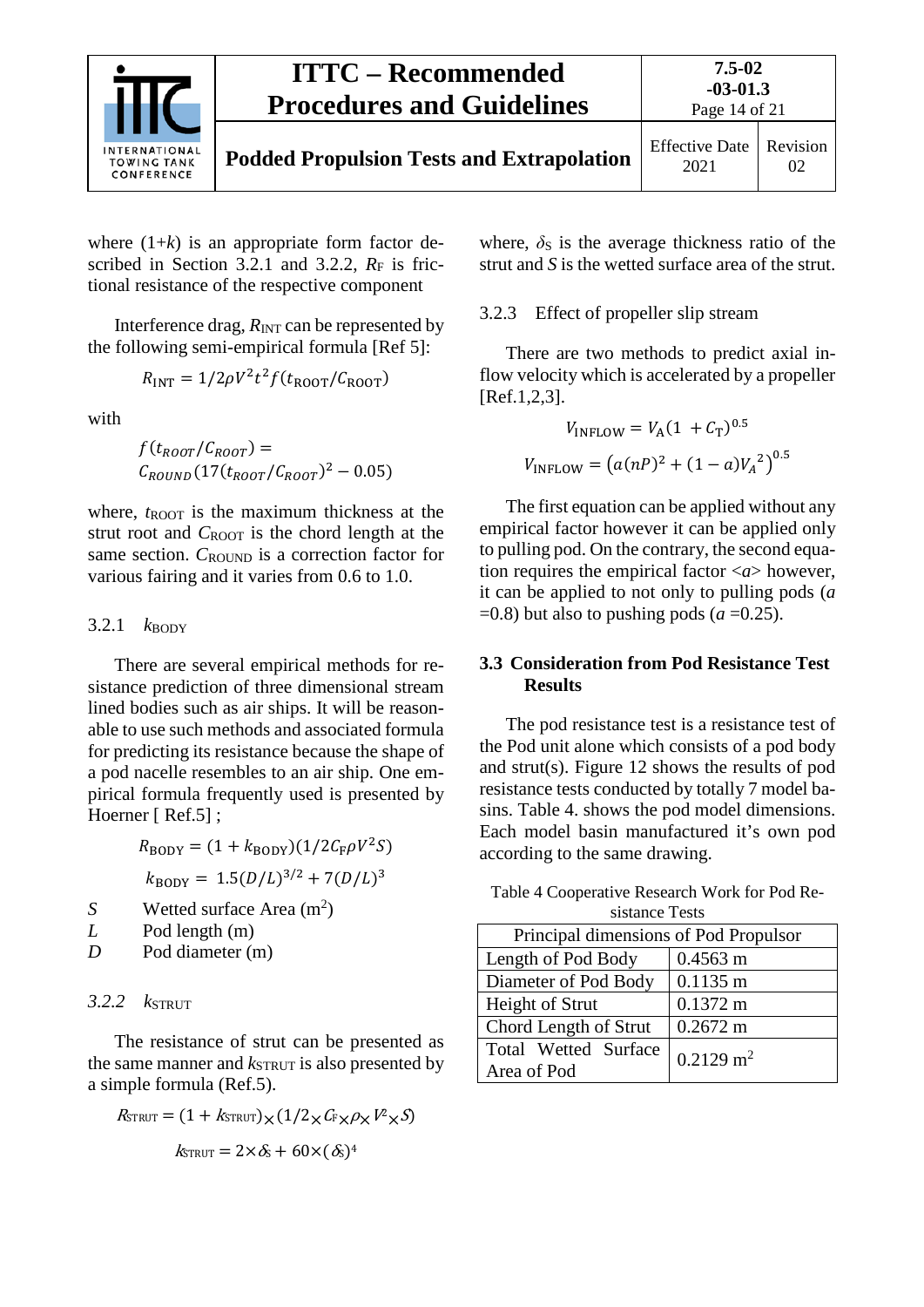



Figure 12 Results of pod resistance tests obtained from 7 model basins

As shown in Figure 12, big scattering can be seen among these test results and two distinctive peculiarities are mentioned:

Below pod advance speed 3m/s, lowest result and highest value coincide to laminar/transition calculation and turbulent calculation respectively.

Above pod advance speed 4m/s, all results except one facility tend to converge to turbulent calculation.



Figure 13 Frictional coefficients of laminar, transition and turbulent flow



Figure 14 Drag Coefficients (Cd) measured by 7 model basins

Where, laminar/transition calculation and turbulent calculation are derived from the method mentioned in section 3.2. Frictional resistance coefficient curves  $(C_F)$  of each calculation are shown in Figure 13. and calculated according to following equations:

Laminar or transition

$$
Re < 5.25 \cdot 10^4
$$
\n
$$
C_F = 1.327/Re^{0.5}
$$
\n
$$
5.25 * 10^4 < Re < 2.0 * 10^6
$$
\n
$$
C_F = C_F^* * 10^{0.117 * f(Re)}
$$
\n
$$
2.0 * 10^6 \le Re
$$
\n
$$
C_F = \frac{1}{(3.46 \log_{10} Re - 5.6)^2} - \frac{1700}{Re}
$$

where,

$$
C_{\rm F}^* = \frac{1}{(3.46\log_{10}(2.0*10^6) - 5.6)^2} - \frac{1700}{2.0*10^6}
$$

$$
f(Re) = \{ \log_{10}Re - \log_{10}(2.0*10^6) \}^2
$$

Turbulent;

$$
C_{\rm F} = 0.075 / (\log_{10} Re - 2.0)^2
$$

It is recommended to use laminar/transition for the outer zone of the propeller slip stream and turbulent for the inner zone.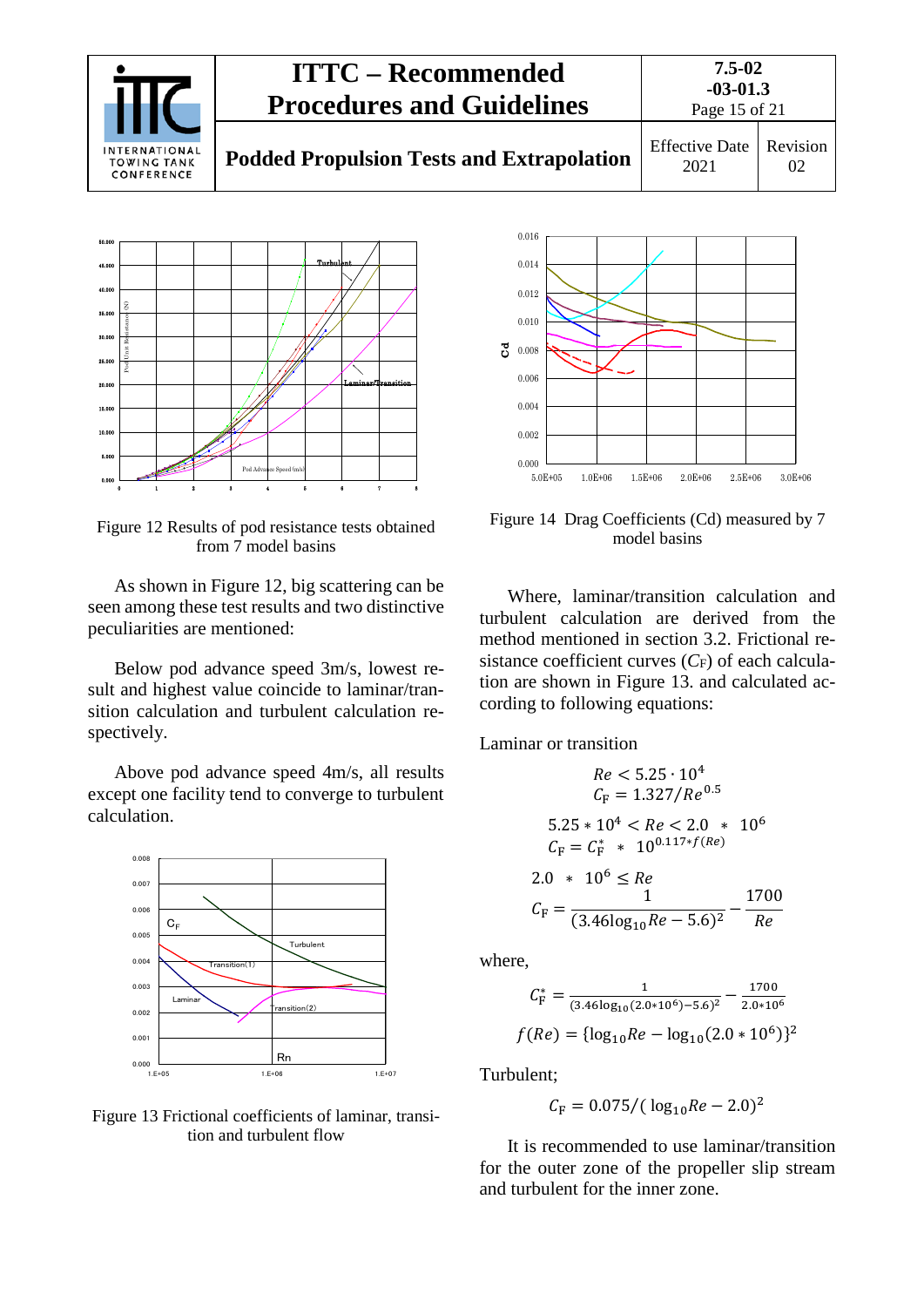

The drag coefficients of the Pod resistance  $(C_D = R_{\text{POD}}/(1/2 * \rho * V^2 * S))$  based on total wetted surface area (*S*) measured by 7 model basins are shown in Figure 14. If we compare Figure 14 with Figure 13, the following facts are self-explanatory.

- Below Reynolds number  $1.0 \times 10^6$ , the reason of large scatter mentioned before originates from unstable flow fields due to the transition region
- Above Reynolds number  $1.5_{\times}10^6$ , all measured data except one data tend to converge to turbulent flow characteristics.

#### <span id="page-15-0"></span>**3.4 Full scale podded propulsor characteristics calculated by present method**

As stated earlier, powering prediction of a vessel with podded propulsion system is basically the same as a conventional ship with conventional propulsion system. The difference exists only in propeller efficiency as described below:

$$
\eta_{\rm D} = (1 - t)/(1 - w)\eta_{\rm R} \times \eta_{\rm O}
$$

$$
\eta_{\rm O} = (J/2\pi) \times K_{\rm TU}/K_Q
$$

Here,  $K_{\text{TU}}$  is associated with pod unit thrust  $(T_U)$  instead of propeller thrust ( $T_{PROP}$ ).

Non dimensional thrust unit coefficient and torque coefficient at full scale can be obtained by following manner;

$$
K_{T\mathbf{U}} = (K_{T\mathbf{U}})_{M} + \Delta K_{T\mathbf{P}} + \Delta K_{T\mathbf{U}}
$$

$$
K_{Q} = (K_{Q})_{M} + \Delta K_{Q}
$$

where  $\Delta K_{TP}$  and  $\Delta K_Q$  is scale effect on propeller blades and calculated by ITTC 1978 performance prediction method.

*ΔKT*<sup>U</sup> is corresponding to pod housing drag correction and defined as

$$
\Delta K_{T\text{U}} = \Delta R_{\text{POD}} / \rho * n^2 * D^4
$$

With

 $\Delta R_{\text{POD}} = \Delta R_{\text{BODY}} + \Delta R_{\text{STRUT}} + \Delta R_{\text{INT}}$ 

Here, Δ*R*BODY, Δ*R*STRUT and Δ*R*INT can be represented using frictional resistance coefficients and form factors of both model scale and full scale;

$$
\Delta R_{\text{BODY}} = 1/2 \rho S_{\text{BODY}} V_{\text{PS}}^2 (1 + k_{\text{BODY}}) \{C_{\text{FM}} - C_{\text{FS}}\}
$$
  

$$
\Delta R_{\text{STRUT}} = 1/2 \rho S_{\text{STRUT}} V_{\text{PS}}^2 (1 + k_{\text{STRUT}}) \{C_{\text{FM}} - C_{\text{FS}}\}
$$

As stated before, there are several pod drag correction methods as shown in Table 3. The extrapolation method presented here is compared with existing methods in the Table 5 by using obtained data from the cooperative research work mentioned section 3.3.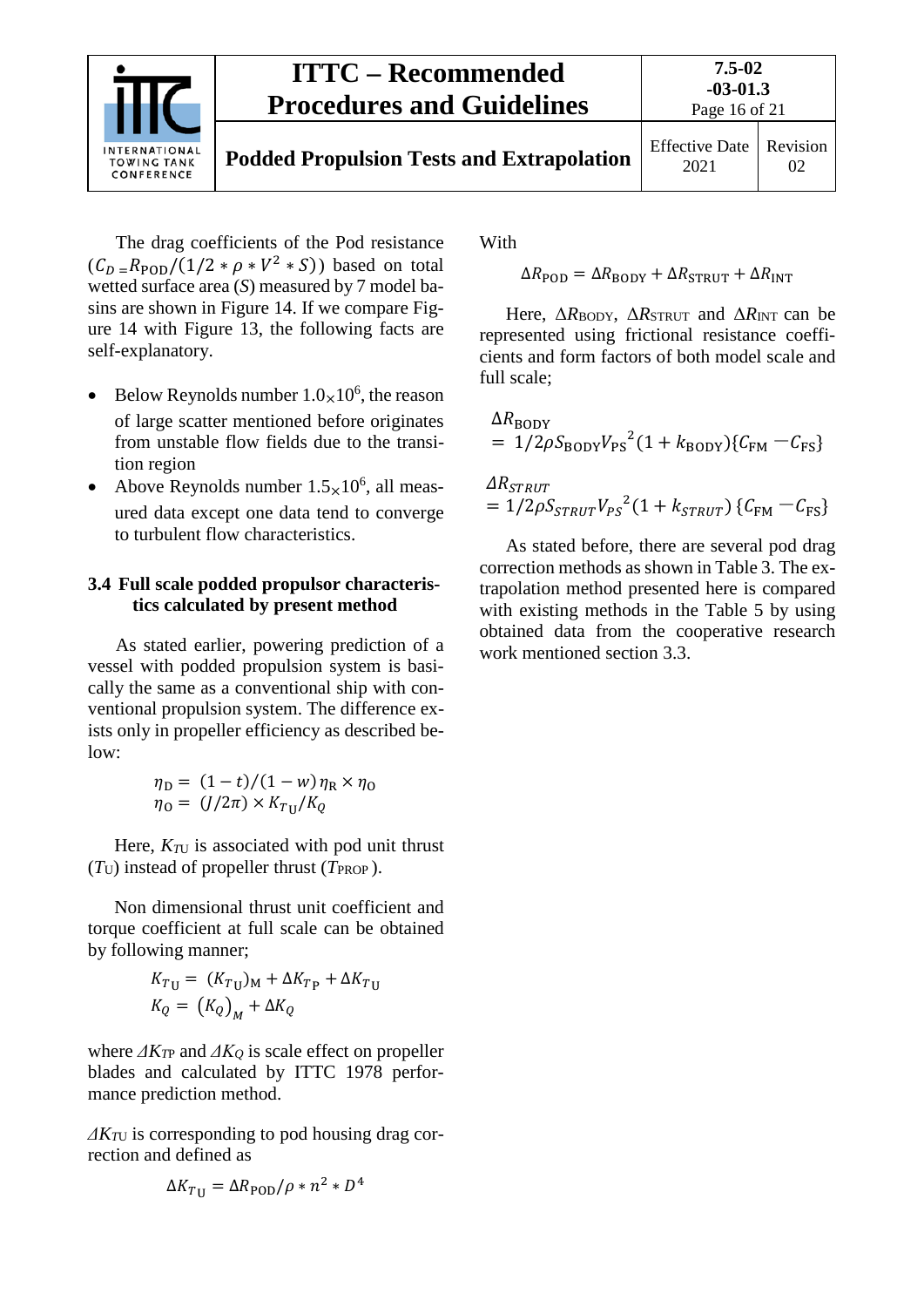

Table 5 Pod housing drag calculated by present method and existing methods

| <b>MODEL SCALE</b> |         |                    |           |                  |               |              |
|--------------------|---------|--------------------|-----------|------------------|---------------|--------------|
| $V = 3.25 m/s$     |         |                    |           |                  |               |              |
|                    | Rpod(N) | ъ<br>$K$ body( $N$ | struct(N) | $R$ btmfin $(N)$ | Rint strut(N' | Rint bfin(N) |
| <b>ITTC</b>        | 9.13    | 3.38               | 2.99      | 0.58             | 2.03          | 0.16         |
| IA.                | 8.18    | 3.34               | 2.99      | 0.60             | 1.14          | 0.11         |
| в                  | 5.27    | 2.66               | 2.26      | 0.35             |               |              |
|                    | 6.45    | 2.37               | 1.64      | 0.27             | 2.03          | 0.16         |
| EXPmin.            | 8.17    |                    |           |                  |               |              |
| <b>EXPmax</b>      | 3.38    |                    |           |                  |               |              |

|             | Rpod(N) | body(N) | strut(N)<br>R | btmfin(N) | $Rint$ strut(N) $Rint$ bfin(N) |         |
|-------------|---------|---------|---------------|-----------|--------------------------------|---------|
| <b>ITTC</b> | 6.4%    | 2.4%    | 1%            | 0.4%      | $4\%$                          | $0.1\%$ |
| IA.         | 5.7%    | $2.3\%$ | $2.1\%$       | 0.4%      | 0.8%                           | 0.1%    |
| в           | .7%     | 1.9%    | 1.6%          | 0.2%      | 0.0%                           | $0.0\%$ |
| ١C          | $+5%$   | 7%      | 1.1%          | 0.2%      | 1.4%                           | $0.1\%$ |

**FULL SCALE** 

| Rpod(KN) | R body(KN) | R strut(KN) |      |                      |                                                                                                                      |
|----------|------------|-------------|------|----------------------|----------------------------------------------------------------------------------------------------------------------|
| 44.63    | 13.16      | 11.24       | 1.99 | 16.94                | 1.30                                                                                                                 |
| 46.76    | 13.01      | 11.25       | 2.06 | 18.60                | 1.84                                                                                                                 |
| 20.04    | 10.17      | 8.34        | 1.52 | 0.00                 | 0.00                                                                                                                 |
| 34.97    | 14.14      | 11.24       | 1.99 | 7.06                 | 0.54                                                                                                                 |
|          |            |             |      |                      |                                                                                                                      |
| Rpod(KN) | R body(KN) | R strut(KN) |      |                      |                                                                                                                      |
| 3.8%     | 1.1%       | 1.0%        |      | 1.5%                 | 0.1%                                                                                                                 |
| 4.0%     |            |             |      | 1.6%                 | 0.2%                                                                                                                 |
| 1.7%     | 0.9%       |             |      | 0.0%                 | 0.0%                                                                                                                 |
| 3.0%     | $1.2\%$    |             |      | 0.6%                 | 0.0%                                                                                                                 |
|          |            |             | 1.1% | 1.0%<br>0.7%<br>1.0% | R btmfin(KN) Rint strut(KN) Rint bfin(KN)<br>R btmfin(KN)Rint strut(KN)Rint bfin(KN)<br>0.2%<br>0.2%<br>0.1%<br>0.2% |

Table 6 Effect of propeller on housing drag

|                        | Tunit  | Rpod |
|------------------------|--------|------|
| Model scale(present) N | 139.6  | 114  |
| Full Scale(direct) KN  | 1165.0 | 94.8 |
| Full Scale(present) KN | 1165.0 | 75.8 |
| Ratio                  |        | 799  |

|                        | lTunit. | <b>I</b> Rpod |
|------------------------|---------|---------------|
| Model scale(present) N | 139.6   | 8.1%          |
| Full Scale(direct) KN  | 1165.0  | 8.1%          |
| Full Scale(present) KN | 1165.0  | 6 5%          |
|                        |         |               |

Table 6 shows predicted full scale housing drags based on presented method and existing methods. As shown in Table 5, the difference between model scale and full scale varies 1-3% depending on the applied method. This means the maximum deviation coming from the selected method is within 2% for the power prediction if the pod housing drag with propeller working condition shows the same tendency.

#### <span id="page-16-0"></span>**3.5 Effect of propeller slip stream**

The pod housing drag increases behind a propeller due to the propeller slip stream.

Consequently, the pod unit thrust will decrease as the pod housing drag increases as shown in Table 6.

If we check the ratio of housing drag coefficients of model scale and full scale defined by

$$
\alpha = \frac{K_{\text{housing}}^{\text{calc,full-scale}}}{K_{\text{housing}}^{\text{calc,model}}}
$$

the present method gives  $0.799(=6.5\%/8.1\%)$ .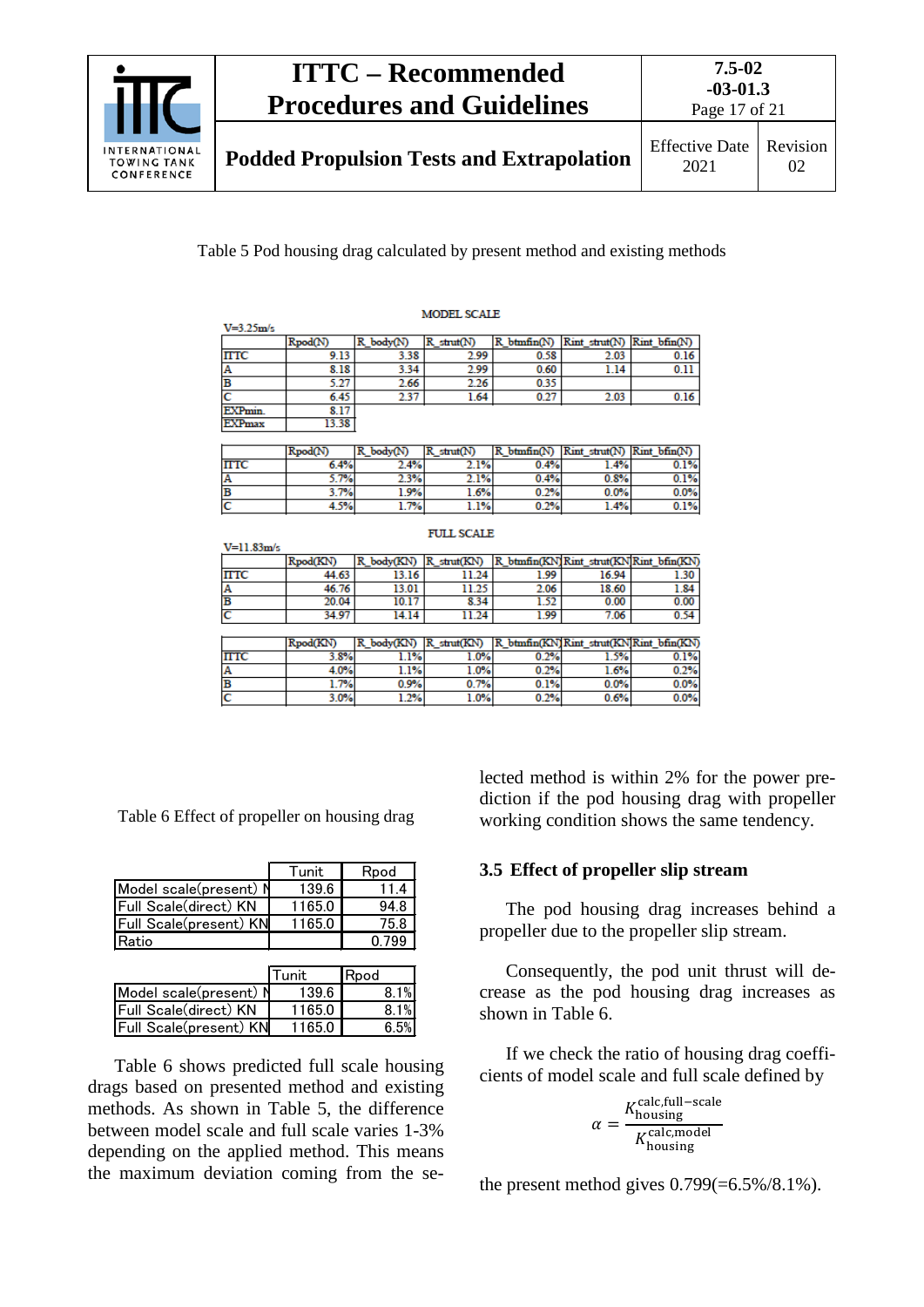

#### <span id="page-17-0"></span>**3.6 Considerations from CFD computations**

During the last decade CFD methods have been extensively applied to the simulation of propeller flows. Among others, scaling effects have been investigated for conventional and unconventional propulsors. In particular, detailed analysis of the complex flow around podded propulsors has been carried out and partly reported for computations made at model and full scale. Phenomena such as flow separation on pods and struts, propeller-housing interaction, etc have been numerically studied.

Full-scale validation data are not available for many of the outputs resulting from CFD computations due mainly to the complexity involved in the measurements. This is a problem when judging the reliability of CFD predictions. However, a careful and critical analysis of the CFD results may help to identify some flow phenomena of interest for the extrapolation.

In particular regarding  $R<sub>LIFT</sub>$ , it is generally accepted that  $R<sub>LIFT</sub>$  can be calculated within the framework of potential-flow theory and that the non-dimensional lifting forces at model-scale are valid at full scale. However, it should be mentioned that for struts with rounded and thick trailing edges (TE), flow separation at model scale plays an important role in the reduction of lift. CFD calculations suggest that for some applications the strut lift may be increased at full scale due to the reduction of TE separation in about 1.5% of the unit thrust (see Figure 15).

In the same reference the scaling of drag for a pod body with a blunt aft-end is numerically investigated. The scaling of the frictional forces seems to follow the expected trend of frictional drag reduction at full scale. However, the scaling of the pressure forces seems to contradict the trend expected in an extrapolation method based on form factors.



Figure15 Pressure distributions and streamlines on pod housing/strut surfaces at model and full scale (Sanchez-Caja, et al. 2003)

Within the form factor approach, the scaling of pressure drag is assumed to follow the ratio of the frictional coefficients for all types of bodies, i.e.

$$
C_{\text{TS}}/C_{\text{TM}} = (1+k)C_{\text{FS}}/(1+k)C_{\text{FM}} = C_{\text{FS}}/C_{\text{FM}}
$$

In principle, the form factor approach has been devised for well-streamlined bodies where ideally no separation occurs, and is supposed not to work very well for bodies with extensive separation. Blunt aft-end pods are somewhat similar to projectiles. Projectiles develop a large pressure drag at their aft-end, called '*base*' drag, which follows different scaling laws due to the generation of strong vortices on the sharp shoulders. In the past some institutions have treated this drag component in hull resistance extrapolation of small crafts abandoning the form factor scaling law. They have assumed that the form drag coefficient is the same at model and full scale (in other words, is not reduced at full scale following the ratio of the frictional coefficients).

In the referenced CFD calculation (Sanchez-Caja, et al. 2003), the pressure drag for the blunt aft-end pod body is seen not to decrease in full scale following the reduction of frictional coefficients from model to full scale, but to increase somewhat. The increase in pressure resistance predicted by CFD is in line with the trend found in experiments of increase in base drag with the Reynolds number. This result points also to the direction that it is not adequate to reduce pressure drag at full scale by the ratio of frictional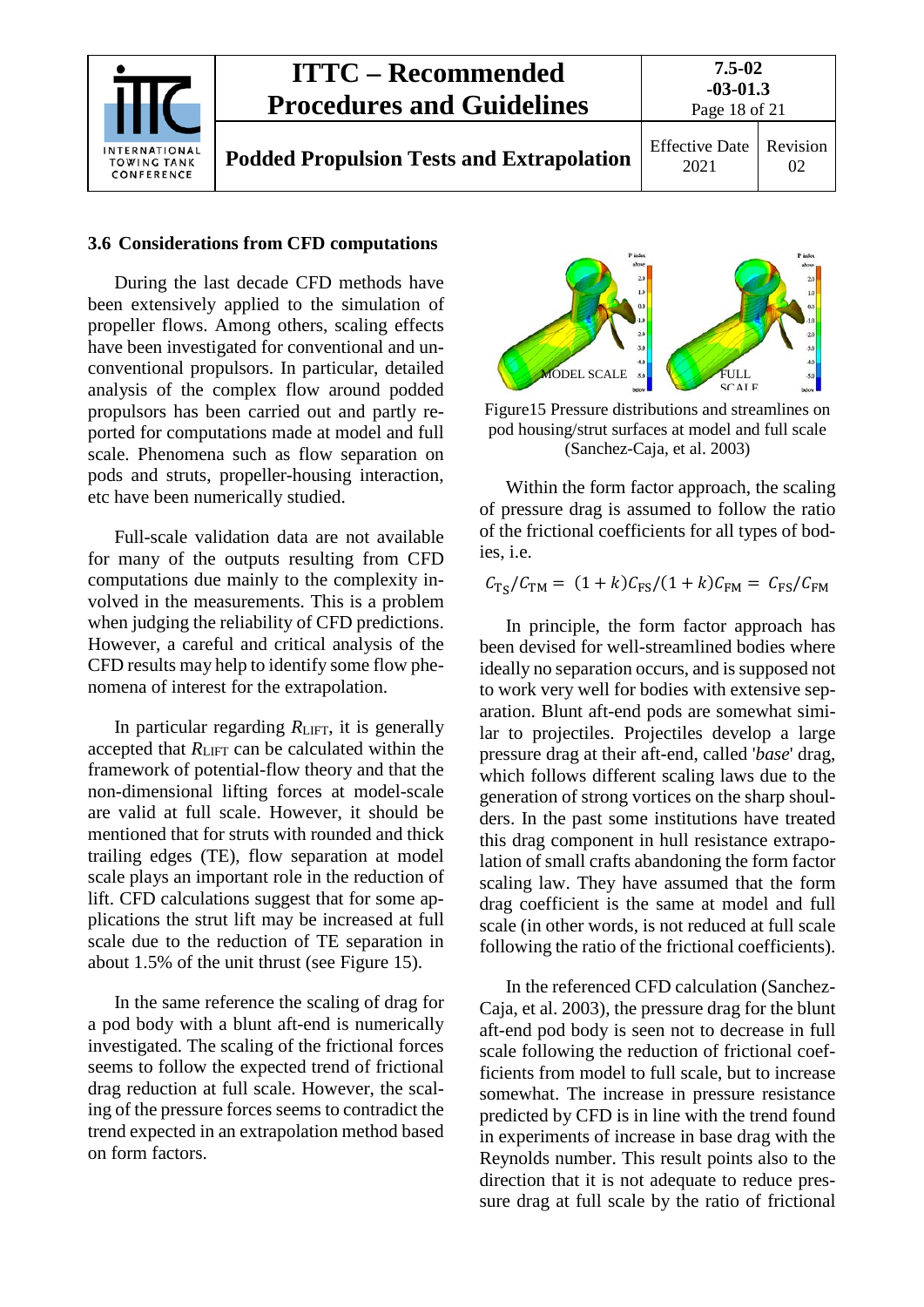|                                                          | <b>ITTC – Recommended</b><br><b>Procedures and Guidelines</b> | $7.5 - 02$<br>$-03-01.3$<br>Page 19 of 21 |                |
|----------------------------------------------------------|---------------------------------------------------------------|-------------------------------------------|----------------|
| <b>INTERNATIONAL</b><br><b>TOWING TANK</b><br>CONFERENCE | <b>Podded Propulsion Tests and Extrapolation</b>              | <b>Effective Date</b><br>2021             | Revision<br>02 |

coefficients for pods with blunt ends, and that it should be given to such pod shapes a special scaling treatment.

#### <span id="page-18-0"></span>**4. CFD CALCULATION EXERCISE**

A calculation exercise has been made in order to apply extrapolation factors obtained by CFD to the pod case shown in Tables 4 and 7. The extrapolation procedure is explained in (Chicherin et al. 2004). A scaling factor is established as ratio of computed full scale and model housing thrust coefficients:

$$
\alpha = \frac{K_{\text{housing}}^{\text{calc,full-scale}}}{K_{\text{housing}}^{\text{calc,model}}}
$$

The computations were performed at KRSI and VTT following a different computational approach.

|                         | Model             | Full              |
|-------------------------|-------------------|-------------------|
|                         | scale             | scale             |
| Prop. Diameter          | 0.231             | 5.8               |
| Prop. Revolutions (rps) | 16                | 2.33              |
| advance number          | 0.88              | 0.88              |
| Reynolds number (model) | $1.29 \cdot 10^6$ | $1.14 \cdot 10^8$ |

Table 7. Main data for the CFD study case

KRSI used a RANS code combined with actuator disk model for the simulation of the propeller. To close the RANS equations, KRSI code used a high-Reynolds k-epsilon turbulence model. The flow upon the entire pod housing is considered turbulent. A purpose-developed system of wall functions enabled to use a comparatively sparse mesh near the wall within a wide range of Reynolds numbers. In this exercise, the mesh consisted of 0.6 million cells. The effect of the propeller upon the pod was simulated in the RANS procedure by body forces, i.e. the solver used the actuator disk model with flow swirling. The intensity of the body forces simulating the propeller was specified based on a given propeller thrust and torque values found from open-water tests of thruster unit. This method is described in (Lobatchev, et al. 2001) and (Chicherin et al. 2004). The loading is not calculated but fixed to the value obtained from model tests.

VTT used RANS code FINFLO with a full modelling of the actual geometry of the propeller and pod housing. Chien's k-epsilon turbulence model was used in the calculation. The solution was extended to the wall, i.e. no wall functions were employed. The mesh consisted of about 6 million cells. The propeller loading was calculated as an output of the computation. The numerical approach is described in (Sanchez-Caja, et al. 2003).

A summary of the conclusions resulting from this exercise is as follows. VTT and Krylov RANS codes followed different computational approaches to the problem, and they gave also different absolute results for the pod housing drag coefficient. However, the relative differences between model versus full scale drag were represented by scaling factors of 0.655 for KSRI and 0.75 for VTT. These scaling coefficients yield a prediction of  $K_{\text{TU}}$  of about 1% difference within the extrapolation of model scale test results to full scale.

For the purpose of comparing the CFD approach to the method suggested by our Committee an equivalent scaling factor was calculated for the same pod case using the recommended procedure as described in sections 3.1-3.4. A factor of 0.76 was obtained. Therefore the CFDbased scaling factor method should give results similar to the recommended simplified procedure.

A direct comparison of CFD results was also made with model experiments and some limited full scale measurements. For the comparison the calculations made with full modelling of propeller and housing (VTT) were taken. Figure 16 shows in percentages the range of dispersion in thrust and torque coefficients and in efficiency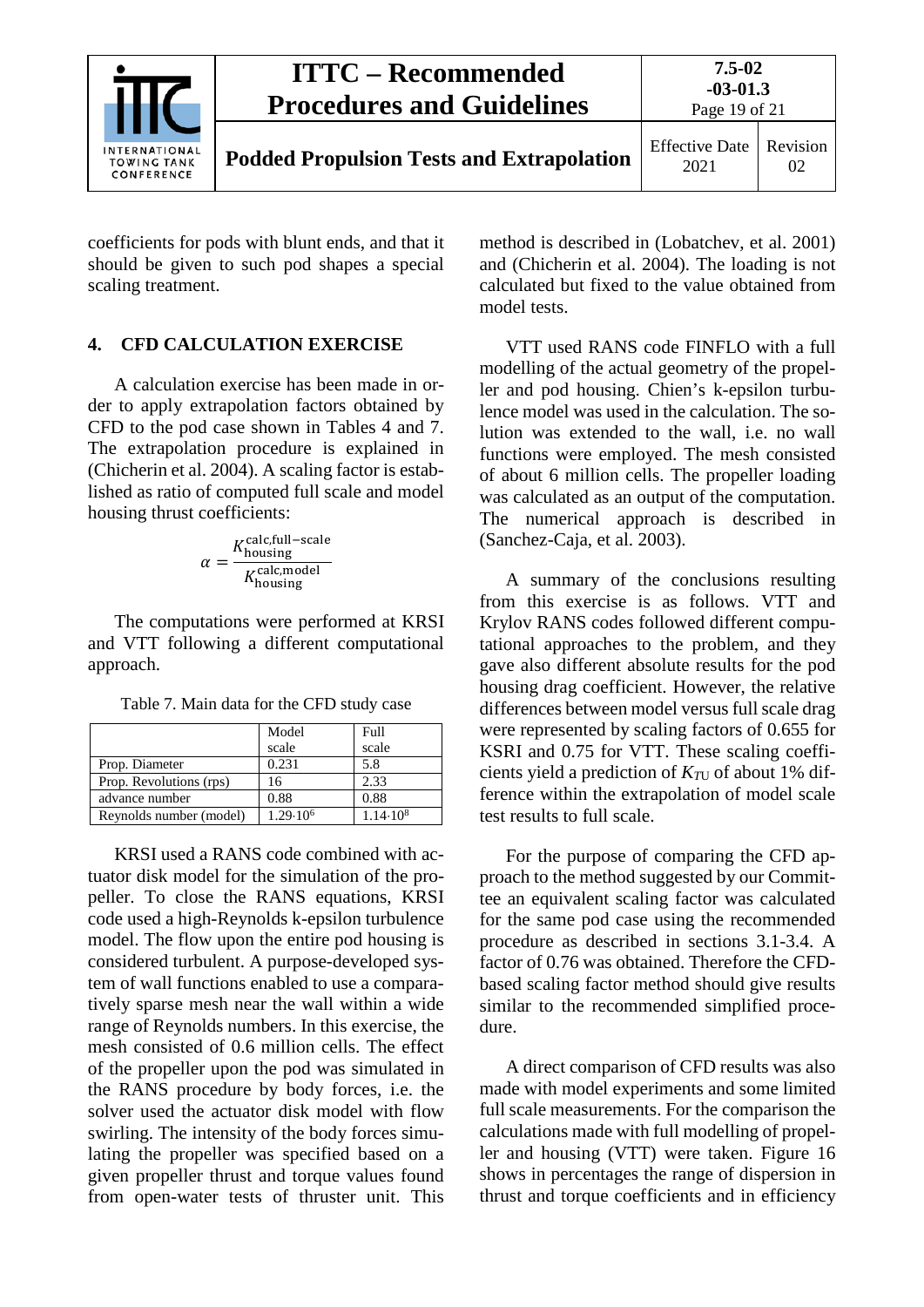

for model scale experiments together with the CFD predictions.



Figure 16 Range of performance coefficients from model scale experiments versus CFD predictions.

The value 100% corresponds to the mean between the maximum and minimum value obtained in the tests from the facilities participating in the experimental campaign. The computed torque and thrust were below the range in the model scale experiments. The model scale efficiency was in the lower side of the range. It should be noticed that the calculations assumed fully turbulent flow at model scale, which means larger frictional coefficients in the absence of separation.

Figure 17 shows in percentages the performance coefficients extrapolated to full scale from the experimental facilities compared to the results from the CFD computations. Full scale  $K_{\text{TU}}$  is also given. At full scale the computed thrust, and efficiency fell within the dispersion range of the predictions made by the institutions participating in the experimental campaign. The torque was somewhat smaller. The difference in computed  $K_{\tau U}$  at full scale from ship measurements was 5%, which is encouraging. The mean value of the extrapolations made by the experimental facilities was about 9% above the experimental one.





Table 8 compares the results obtained by direct CFD simulation at full scale with those obtained following the ITTC recommended method.

Table 8 Comparison of results from direct CFD and TC simplified method on pod housing drag calculations

|                                 | Direct<br><b>CFD</b> | ITTC simpli-<br>fied procedure |
|---------------------------------|----------------------|--------------------------------|
| <b>Blades</b>                   | 100.0%               | 100.0%                         |
| $Strut+$<br>upper-<br>most body | $-4.6%$              | $-2.7\%$                       |
| Pod body                        | $-2.9%$              | $-2.9%$                        |
| Fin                             | $-0.2%$              | $-0.5%$                        |
| TOTAL(unit<br>thrust)           | 92.4%                | 93.9%                          |

Therefore, the CFD based scaling factor method should give results similar to the recommended simplified procedure for pods with streamlined body. However, this is not the case for blunt pod body aft end and strut with rounded and thick trailing edge, and more detailed calculations (such as base drag approach or CFD) will be needed.